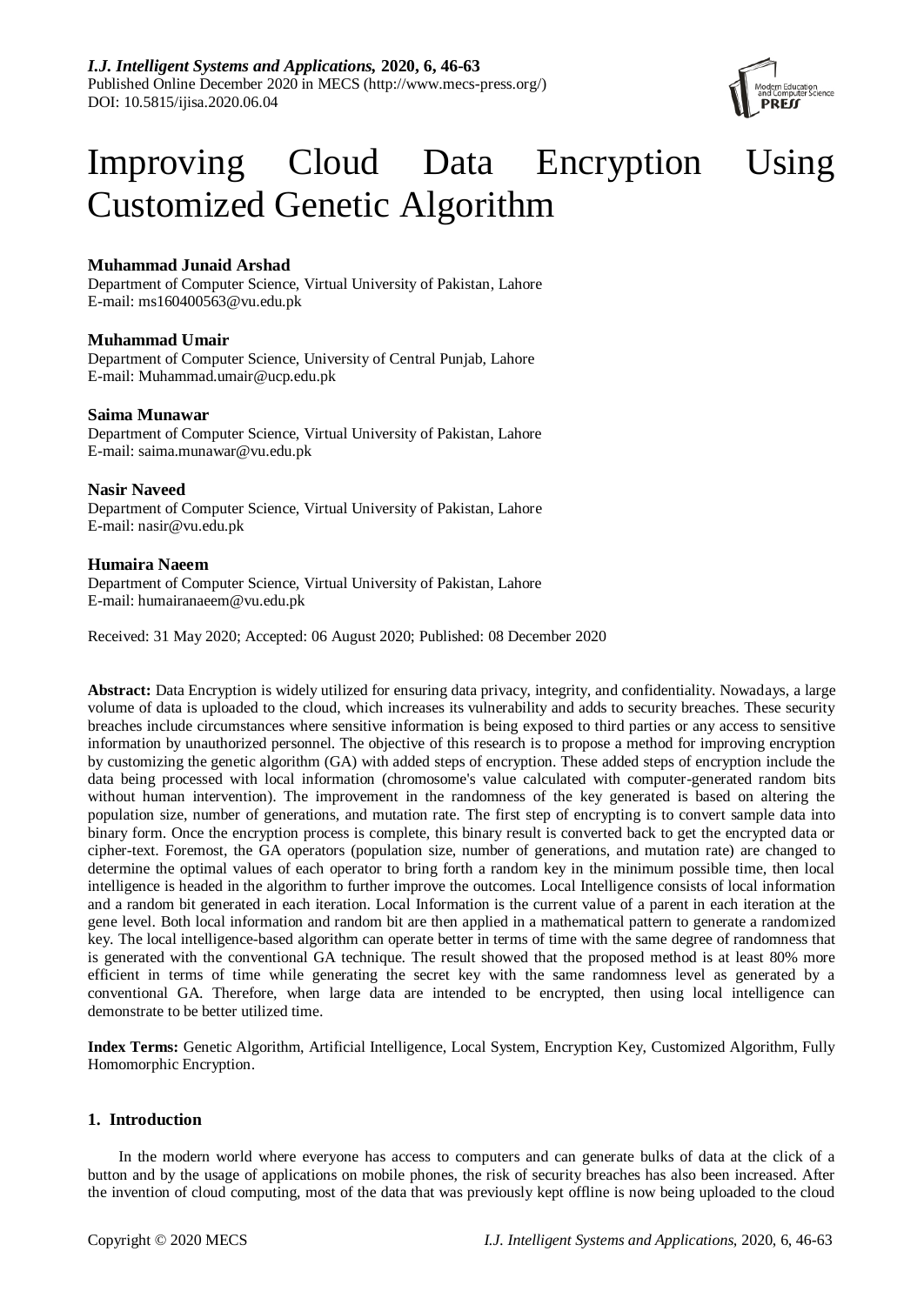[15]. With this technological advancement where we can access the data anywhere anytime, we also need to implement security measures to ensure that the data is safe from unauthorized access for misuse. These security measures include techniques that involve communication in such a way that it is kept secure from others/unauthorized users. To keep communication or data secure, many cryptographic schemes have been and are being developed over the years. The main objective of all these encryption schemes is to make it impossible or at least difficult for non-intended users/persons to get access to the secured data. Any encryption scheme involves two processes, the first process is encoding the original message/data into a coded message or cipher-text using an encryption key, and the second process involves decryption/decoding of the cipher-text into the original message/data using the decryption key [8].

There are two major types of cryptography: symmetric and asymmetric. Symmetric cryptography uses a method in which the same/single key is used for encryption and decryption processes [42], which means that the sender and receiver of the message or the creator and user of the data uses the same key for encrypting the data and then decrypting it. This type of cryptography has widely been used around the globe in many fields, i-e; ATM encryption, email privacy, and Secure Remote Access (SRA), etc. This type of cryptography is used in two modes, Block cipher, and Stream cipher. Block cipher algorithms use the data/message in the block form to encrypt and decrypt, they take the data and then divide it into different blocks of the same size to perform encryption processes on them. The Stream cipher system works on the streams of data. It combines the key with data in bit by bit or character by character mode. The encryption key used in this type of symmetric cryptography is relatively long and compared to the block type cipher systems.

As the algorithms based on symmetric cryptography use the same key for encryption and decryption, therefore there is always a need to use only secure key between the two parties. The key management is the only problem that lies in this system.

Asymmetric cryptosystems were introduced as an improvement in Symmetric cryptography. They use different keys for encryption and decryption processes. [43].The two keys used seem different but are alike in mathematical terms. The key used for data encryption is termed as the public key, and the key used in decrypting the data/message is termed as the private key [43]. Asymmetric Cryptosystems are widely used in secure communication and the schemes implementing digital signatures.

Both symmetric and asymmetric types are popular encryption techniques to secure the data and communication. Data Encryption Standard (DES) was the first standard to be adopted as a symmetric cryptography standard in 1977 [42] till the time it was superseded by Advanced Encryption Standard (AES) [38]. Despite been deprecated, DES is still widely used in several applications. DES and AES are the most popular standards among symmetric cryptography. In asymmetric cryptography, the most popular and most widely used technique is Rivest, Shamir, and Adleman (RSA) Algorithm [41].

All these mentioned techniques have been widely used to secure the data in the past decades but due to the advancements in technology and the advent of cloud storage, the data is now uploaded to the cloud for the ease of access. The problem lies in the need to decryption the data before use. If encrypted data resides on the cloud and that data is required for use, the conventional encryption technique would require the user to pass on the secret key to the cloud to decrypt that data, thus, that it can be used.

The passing of secret keys to the cloud and data is decrypted on the cloud; the data is susceptible to be misused by anyone who has/may have access to it. This problem makes these conventional techniques insufficient and inefficient when it comes to cloud storage [18].

This disadvantage can be overcome with the use of Fully Homomorphic Encryption (FHE) technique. FHE technique allows several calculations on the cipher-text without damaging or even changing the original text itself. For secure data processing in the cloud, FHE [18] can be used because this technique supports the execution of several operations on encrypted data. While FHE is implemented, if the data needed to be processed or used, it would take the arguments for the data and make the search on the encrypted data and generate results in the encrypted form based on those arguments. Those encrypted results can then be downloaded and decrypted for use. For data encryption/decryption, the FHE technique uses public/private keys just like other encryption techniques. The complexity of this encryption key determines the effectiveness/complexity of cipher-text. To make the encryption key more random and thus more secure, the genetic algorithm is used [22, 27].

Genetic Algorithm (GA) is a search-based algorithm, it is mainly used to solve optimization problems. The genetic algorithm is inspired by Darwin's Theory of Evolution, therefore; they are based on the concepts of population, mutation, crossover, etc. The use of genetic algorithms in encryption techniques [19] has greatly increased in the last few years because they are secure in their implementation. Genetic algorithms are unique [29] and best suited in this problem [28] because using the properties of mutation and crossover, it can generate highly random and complex keys to use in encryption technique [24].

The work of genetic algorithm in cryptography was started in 2005 [36] and it has been worked upon to be used with different kinds of data to be encrypted, GA has also been used along with other encryption techniques [11]. The work to improve encryption by using GA has been done many times in different encryption techniques but, the work to improve the working of GA has quite not been done so far. The main focus of this research is to find the optimum values or customization of this algorithm so that the working can be improved. First, the optimum values of GA operators are set by experimenting with different combinations, and then local Intelligence is introduced in the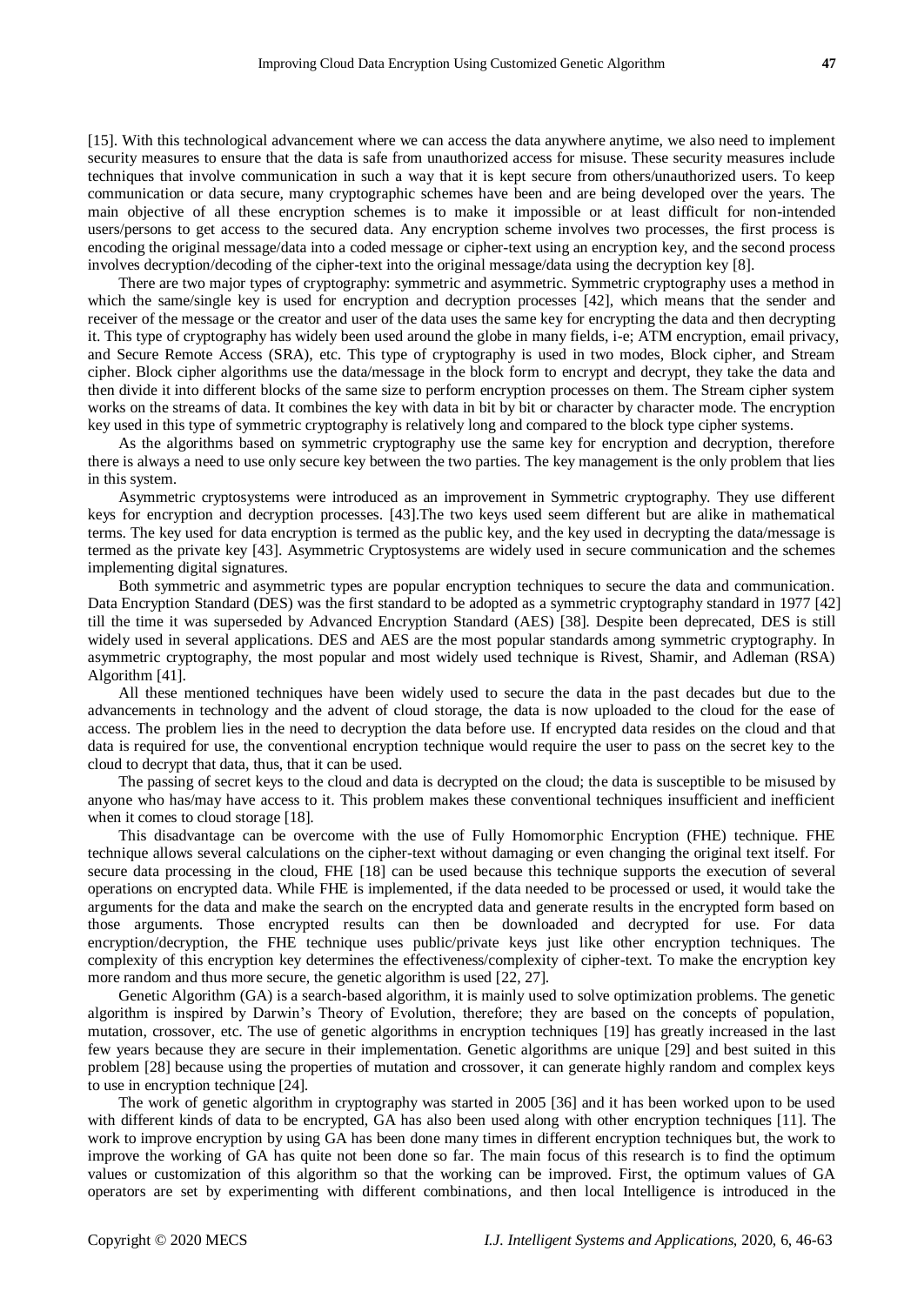algorithm for further improvement. The improvement is based on time and randomness to generate the Encryption key.

This research contributes towards the optimization of GA operators to find the optimum values for the generation of random Key in as little time as possible. We also used the Local Intelligence-based Algorithm to improve the results obtained with GA implementation. This study also provides a comprehensive comparison of Conventional GA and Local Information based implementation for the generation of a random secret key.

Section 2 reviews the literature and the background of all the related encryption schemes including Genetic Algorithm Inspired Cryptography (GIC), Improved Cryptography Inspired by Genetic Algorithms (ICIGA), Fully Homomorphic Encryption (FHE). Section 3 deals with the details and the implementation of the proposed methodology to improve conventional GA. Section 4 includes the results generated by the implementation of the proposed algorithm and its comparison with the conventional technique. Section 5 contains the summary and future work related to this technique.

# **2. Background**

Cryptography is mainly divided into two types, Symmetric Cryptography [42] in which the key used for encryption is also used for decryption of data. The second type is Asymmetric Cryptography [41], in which two different keys are used for encryption and decryption called public and private keys. Work on symmetrical cryptography has remained relatively stationary. However, during the last decade, many approaches symmetric cryptography have been proposed that include genetic algorithms.

## *2.1. Genetic Algorithm*

Genetic Algorithm or simply (GA) is a search-based algorithm, it is mainly used to solve optimization problems. The genetic algorithms is inspired by nature therefore; they are based on the concepts of population, mutation, and crossover. The use of genetic algorithms in encryption techniques is greatly increased in the last few years due to their random nature. Genetic algorithms are unique and best suited in our problem because using the properties of mutation and crossover, highly random and complex keys can be generated to use in the encryption technique [27].

## *2.2. Genetic Algorithm Methodology*

This section presents all the steps and methods of using the Genetic Algorithm. The following are the standard operators of the genetic algorithm.

## *A. Initial Population*

It can be called the initial input values for the Genetic Algorithm. Different input values are selected for crossover and offspring or new solutions are produced from them.

#### *B. Fitness Function*

In each iteration, parents are evaluated under specific criteria if they are near to optimum solution or reached the solution criteria. This evaluation is called a fitness function.

#### *C. Crossover*

In Crossover, small portions of two parents/values are replaced with one another to generate new child/values.

## *D. Mutation*

In Mutation, some uniqueness is introduced by changing bits at random in new values to make them more random.

## *E. Selection*

In the last step, the best value is 'selected' as a solution.

The following figure 1 shows the 1 generation cycle of the genetic algorithm [39].

The initial population contains all the sample input or initial values to start the algorithm. In the standard genetic algorithm methodology, these initial values are consisting of all the proposed solutions to the problem.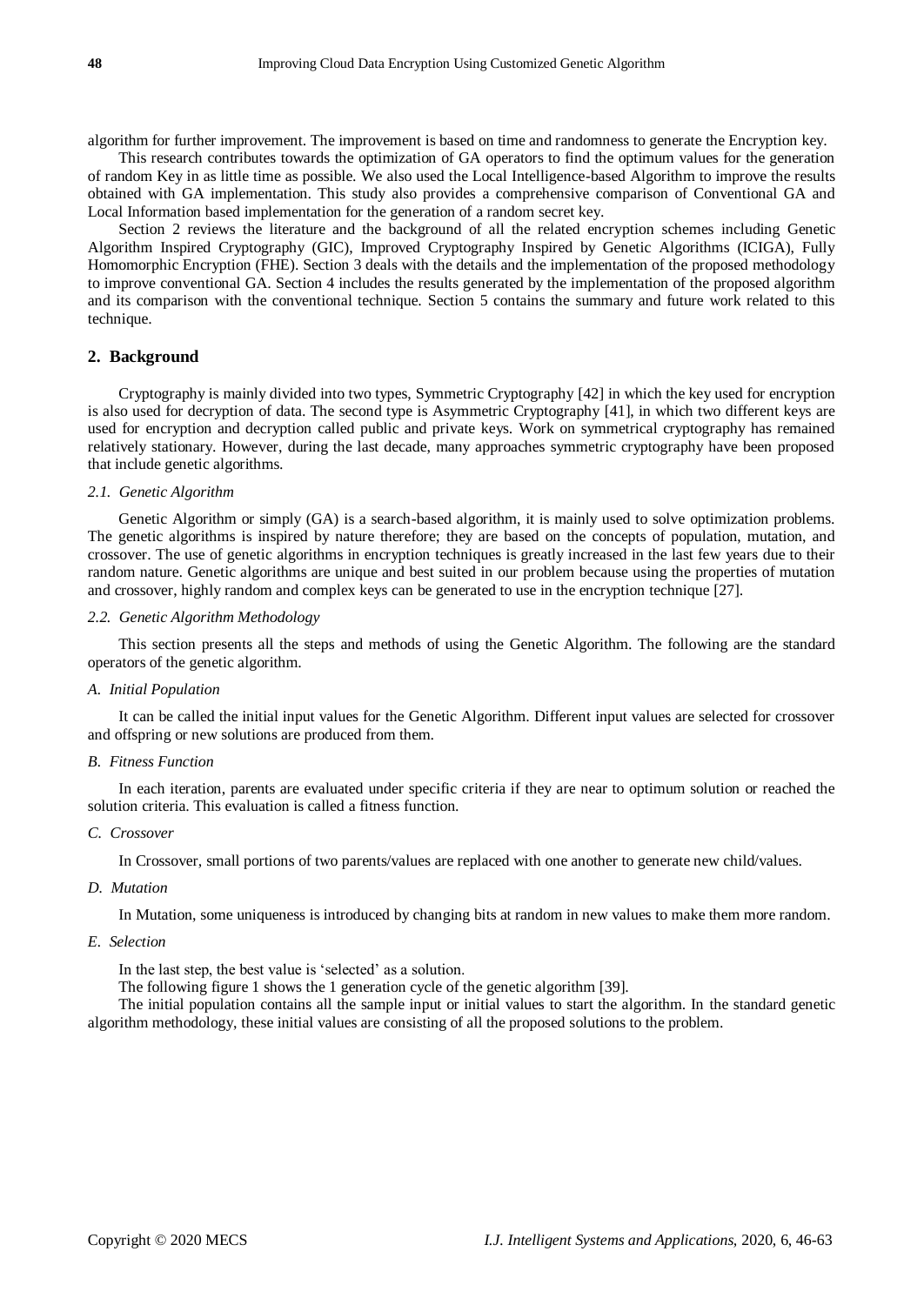

Fig.1. Genetic Algorithm Operators as One Complete Cycle

In the next step, these proposed solutions or initial values are then sorted, filtered, and selected for further optimization. Different techniques are used for selection from the initial population that depends on the situation and conditions of the problem, this situation or condition of the problem is also defined as the fitness function. This fitness function along with the selection method is used to select the values for the next procedure. Different selection methods that are used for different problems are as follow [17].

- 1) Roulette Wheel Selection
- 2) Rank Selection
- 3) Steady-State Selection
- 4) Tournament Selection
- 5) Elitism Selection
- 6) Random Selection

The fitness function along with any of the above selection methods is used to sort, filter, and select the values for the next procedure called crossover. Each of the above-mentioned selection methods has its implementation and benefits, therefore the selection method can have a great effect on the results generated at the end of each cycle. The purpose of each selection method can be different based on the problem statement therefore it is crucial to choose the best-suited selection method for the problem.

Different crossover techniques are used to mix or interchange different bits/ values of the parents to develop offsprings. Different crossover techniques that are used are as follow [12];

- 1) Single-point crossover
- 2) Two-point and k-point crossover
- 3) Uniform crossover
- 4) Crossover for ordered lists

Just like the selection methods, all the crossover techniques have different uses and purposes. Using a specific crossover technique suited to the problem might have a higher effect as compared to other crossover techniques.

After the off-springs are generated, these are passed through one more procedure of mutation to generate some new values/characteristics to be somewhat different from their parents.

Different mutation techniques used are as follow [12];

- 1) Bit-String Mutation
- 2) Flip Bit Mutation
- 3) Boundary Mutation
- 4) Non-Uniform Mutation
- 5) Uniform Mutation
- 6) Gaussian Mutation
- 7) Shrink Mutation

After the mutation technique is applied, the child is ready for the next cycle as a parent. The fitness value is calculated of the new generation and then selection technique is applied for selecting the parents for the next generation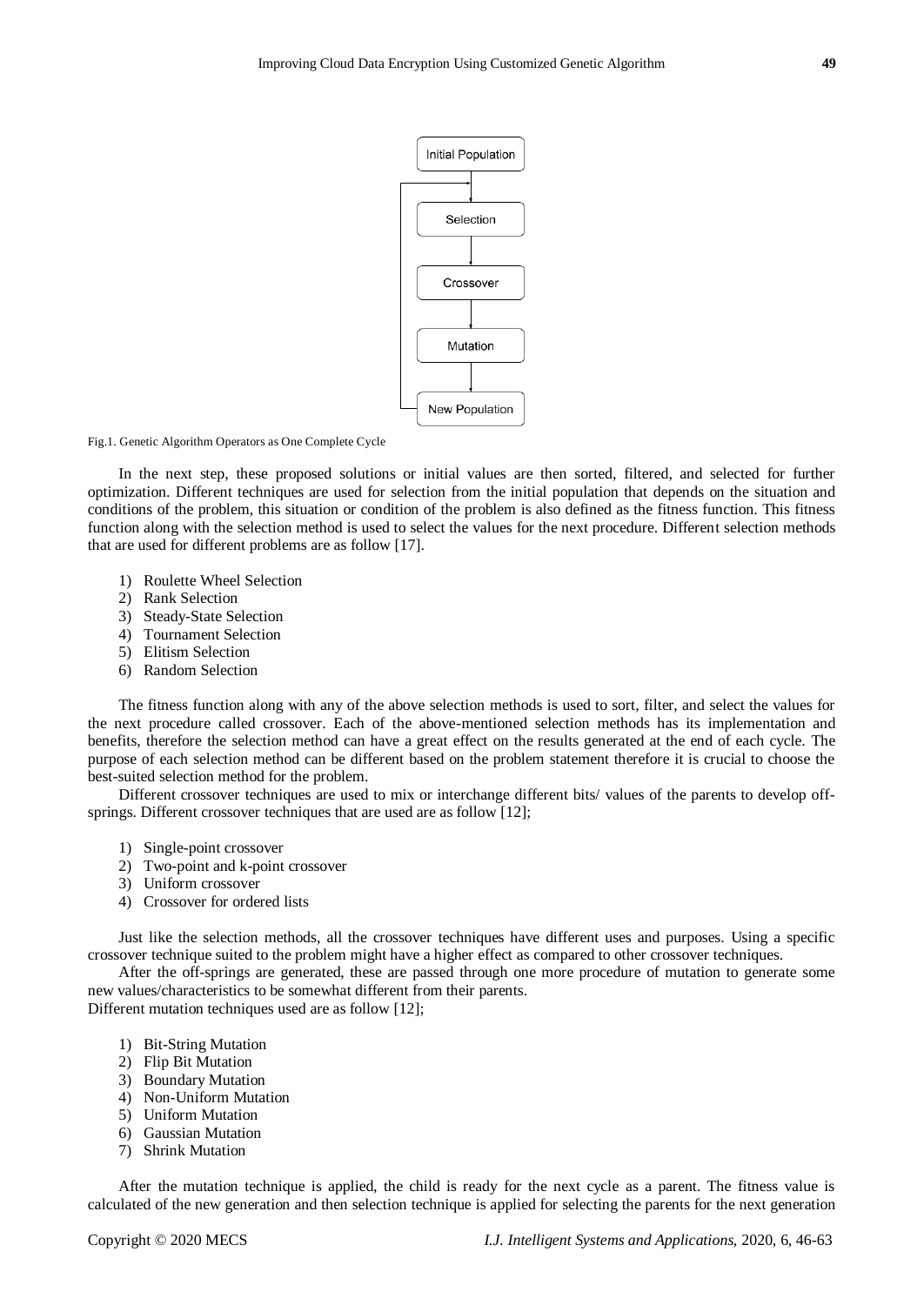until an optimized solution is found.

#### *2.3. Genetic Algorithm (GA) in Cryptography*

A symmetric system was developed in 2006, which is a block-based encryption scheme named Improved Cryptographic Inspired by Genetic Algorithm (ICIGA) [35]. In this technique, text document/data is first converted into binary form and then divided into blocks of the same size. The encryption key is generated as the encryption progresses therefore the size of a block and key size must be set to the same size and they can be set as per the user's interest. This ICIGA technique is an improvement of the already proposed technique Genetic Algorithm Inspired Cryptography (GIC) by the same authors [36].

In 2012, [31] proposed an approach that used GA with a pseudorandom sequence. This technique could easily be used in industrial level applications that have a use for e-security image applications for encryption and decryption. Several images were encrypted and decrypted with this approach and the experimental results showed real-time data protection with a high throughput rate. Many other genetic algorithm techniques have also been used for image encryption [23, 30, 32] where different operators of the genetic algorithm were applied on image pixels and a key was generated as a result to decrypt the image back to its original form. Genetic algorithm has also been used along with other techniques to improve image encryption results [11].

The genetic algorithm is also used in network security [1, 13, 21] where the data to be sent through a network is converted into binary form and then different GA operators are applied to randomize these bits so that the original data can be encrypted. The encryption key is also transmitted at the end of the data stream to the receiver to decrypt the binary encrypted data.

In recent years, many authors have used GA in their encryption techniques to secure plaintext [9, 21]. In this technique, the authors have customized the GA and used two different keys entered by the end-user/sender of the message. Then those keys are merged, and different GA operators are applied to get the cipher-text. Others have used GA to generate a random key using GA and then using that random key to encrypt the data [4]. In the same year, another study was performed to use GA operators to generate a randomized key and finding it a better technique as compared to other key generation techniques [7]. On the other hand, a technique that uses GA along with Random Number System (RNS) for encryption and decryption of data was implemented the same year [5]. Another technique that customizes GA along with some arithmetic and logical operators to secure the data has proved to be very effective [14].

Other than image encryption and text encryption. There are many other fields where GA has been implemented for encryption purposes such as cellular automata, non-linear optimization [26], Quadtree Approach [37], and even in Correlation Power Analysis (CPA) to find the correct key [10]. It has also been implemented in Decision Tree [3] and Wireless Networks to preserve the energy of the nodes [2].

GA has also been used in asymmetric cryptographic techniques that use two different keys namely public and private keys for encryption and decryption [25, 27].

Other than Cryptography, it has also been used in the improvement of path maintaining of mobile robots [6].

## *2.4. Fully Homomorphic Encryption (FHE)*

In the last few years due to technological advancements, cloud computing has established its worth as a powerful computing model with various advantages including cost and accessibility. One of the major points for cloud technology to be spreading among most of the businesses these days is its cheap setup cost. Cloud technology comes with the benefits of high tech and costly hardware but without the high cost, high maintenance, and complexity. However, there are several security issues like the privacy, integrity, and accessibility of the data and these issues have to be treated while using the cloud storage. Every company or business has a priority of securing their data privacy. Data is uploaded or saved on cloud storage that should be encrypted beforehand [18] consequently privacy can be guaranteed. By using conventional encryption schemes like RSA, AES, or DES, data privacy is guaranteed to the user while the data is uploaded to the cloud. However, if a user wants some calculation done on that data, there is no way of doing it securely because the data has to be decrypted before any calculation can be done on it and this can be a huge setback to the security provided by these techniques in this case.

A solution to this problem was first introduced by [40], these authors first gave the idea of Privacy Homomorphic Encryption. Nowadays this concept is used as Fully Homomorphic Encryption or FHE instead of Privacy Homomorphic Encryption.

This scheme of FHE is considered as an algorithm for cryptography that supports arbitrary computations on cipher-text without needing to decrypt or reveal it. It was an open problem until [33], Gentry improvised and implemented the idea of Private Homomorphism into Fully Homomorphic Encryption. This technique is mostly used by different third-party security providers because it can be used for secure searches on huge data i.e.; private information retrieval without decryption.

Craig Gentry was the first person who invented an encryption scheme that was fully homomorphic based on ideal lattices [34]. Gentry's innovation can be summarized into three stages including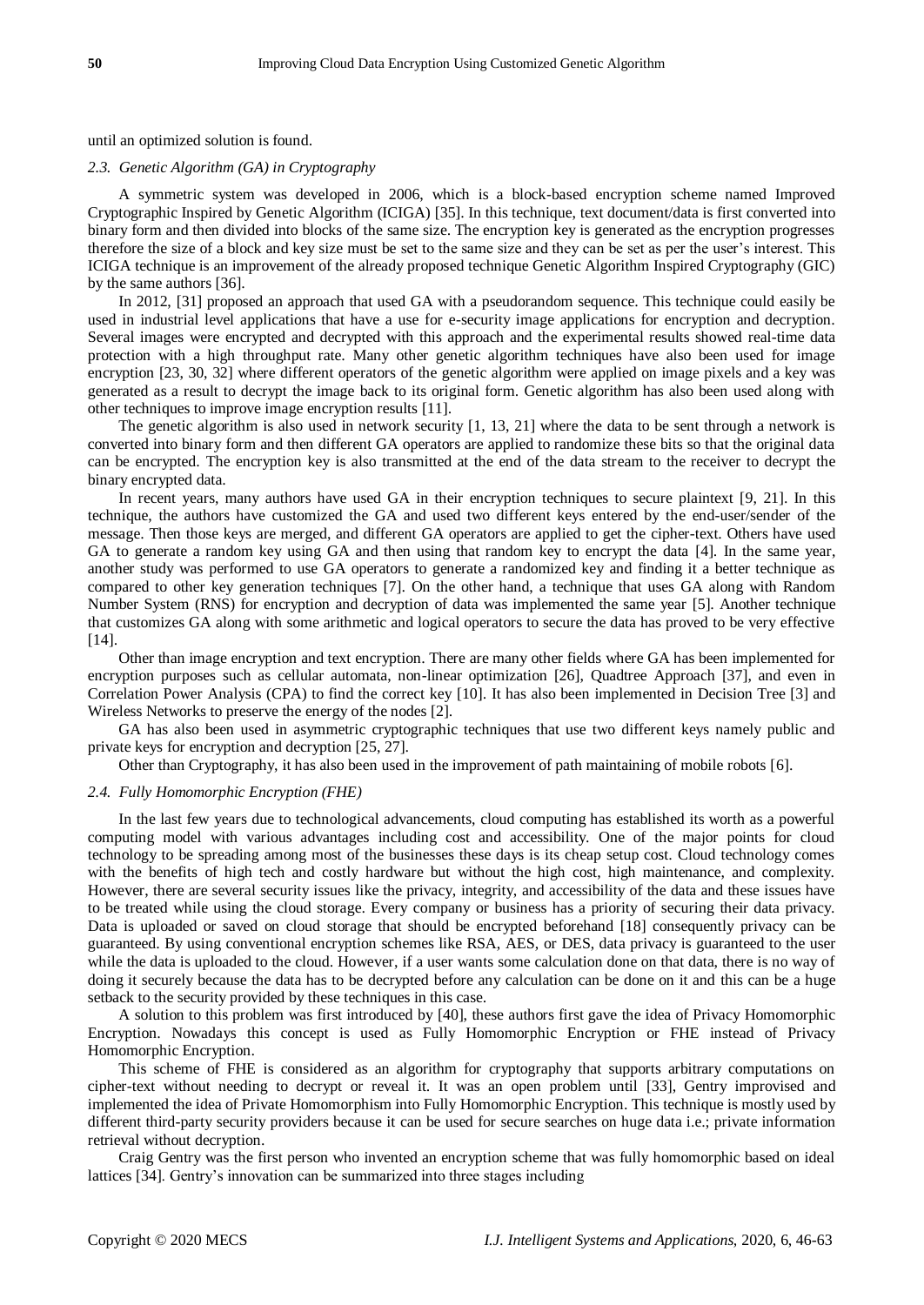- 1) the construction of some-what homomorphic encryption
- 2) "squashing" the decryption until it is sufficiently straightforward to be controlled within the capacity of somewhat homomorphic encryption
- 3) "Bootstrapping" technique to get the FHE scheme.

Since Gentry distributed the initial FHE system, this innovative discovery became a dynamic research subject and there has been a huge interest in this scope. Researchers have tried to change and improve the conventional technique by using e.g., integers instead of lattices, or learning with an error. Consequently, the execution of the following schemes has been improved. But as a conclusion, FHE still needs improvement in the number of operations performed on the encrypted text and its limitations on efficiency, etc [20].

## **3. Research Methodology**

### *3.1. Using a Genetic Algorithm*

This technique uses a random process for the selection of equal-sized blocks of the sample of input text converted into binary, this process is called block encryption. This process of the selection/conversion to equal-sized blocks is dependent on the selection of secret key length size, therefore the size of the blocks is set according to the size of this secret key. The choice of key length size is given to the user who is encrypting the data before starting the encryption procedure. The encryption key generation and block encryption are dependent on this choice. If the user doesn't select the key length size then a default key length size is selected, the default key size depends on the parameters.

After the key length is defined, the plaintext is converted into binary code and divided into two equal parts namely the right side and left side. After that, the Encryption Key is generated using the local information-based technique in figure 2. The first or the right part is broken further. It is then used along with encryption key and processed under GA operators; the final step consists of ciphering this binary form of the text. After all the blocks are encrypted, they are combined back together to form the ciphertext.

This process can be explained in the following points.

- 1) Sample Data
- 2) Encryption Key size.
- 3) Setting the Block size according to the Encryption Key size.
- 4) Convert Plaintext into Binary.
	- Each letter of the plaintext is converted into ASCII values.
	- ASCII values are then converted to the respective Binary values using the Division-remainder technique.
- 5) Divide Binary code into two equal parts.
- 6) Generate Encryption key.
- 7) Merge Right part that was generated in step 5 with the generated Encryption key in step 6.
- 8) Process the merged result in the previous step under Genetic Algorithm operators.
- 9) Merge the result with the left part that was generated in step 5.
- 10) The result is ciphertext.

Above mentioned steps can be simplified into the flow diagram given in figure 2;

Step 6 mentioned in the above methodology that involves the generation of encryption Key has more than one implementation. The key generated in that step has the most important role in the whole encryption procedure because it is used to encrypt or decrypt the data. Therefore, the study is focused on this step and thus it has different implementations.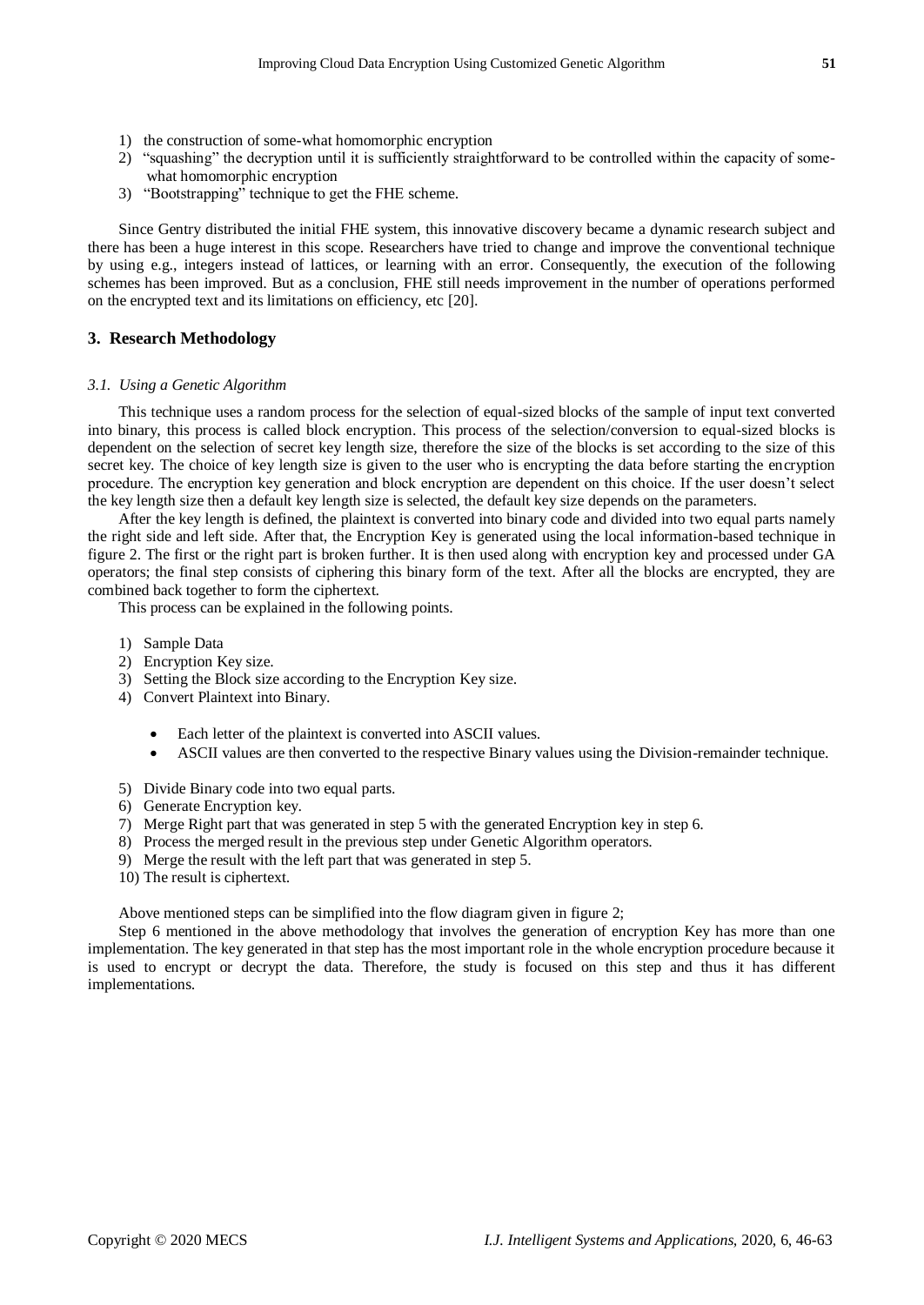

Fig.2. Encryption Methodology using Genetic Algorithm

The first implementation is based on standard GA operators and the results are kept for the comparison purpose. Different operators (number of generations, population size, mutation rate, crossover) of the above implemented standard GA in step 6 for the generation of the encryption key, are changed (optimized) to study the impact on its randomness and complexity of the generated encryption key.

By changing the operators means that the values of each operator are changed, and the results obtained are stored to review the changes in the randomness of the final key generated and time spent to generate that final key. For example; the total population is changed in each test to observe the time taken to generate the final key and its randomness and how many generations does it take to generate a highly random key in minimum possible time. Last but not least, changes in the mutation rate and different crossover techniques are implemented to observe the changes in the results obtained.

After this implementation and result collection, the second implementation is performed, which is based on the proposed technique. The proposed technique is based on the local Intelligence. In this implementation, the operator of the crossover and mutation that were used in standard GA implementation is replaced with local Information based operators.

#### *3.2. Local Information based Key Generation*

After the implementation of the above-mentioned customization and result obtained, some steps of this GA are replaced and introduced with some additional steps of local intelligence. Local intelligence consists of two operators (best/worst value of chromosome at the gene level and a random bit generated at each iteration). This local intelligence is then processed with the previous iteration values of each binary key obtained under a specific mathematical pattern, as the goal here is to achieve total randomness while keeping the time factor. This local intelligence is used to get more random behaviour as a proposed GA oriented technique.

Below are the operators of the proposed GA oriented technique;

- 1) Initial Population
- 2) Random Selection
- 3) Local Intelligence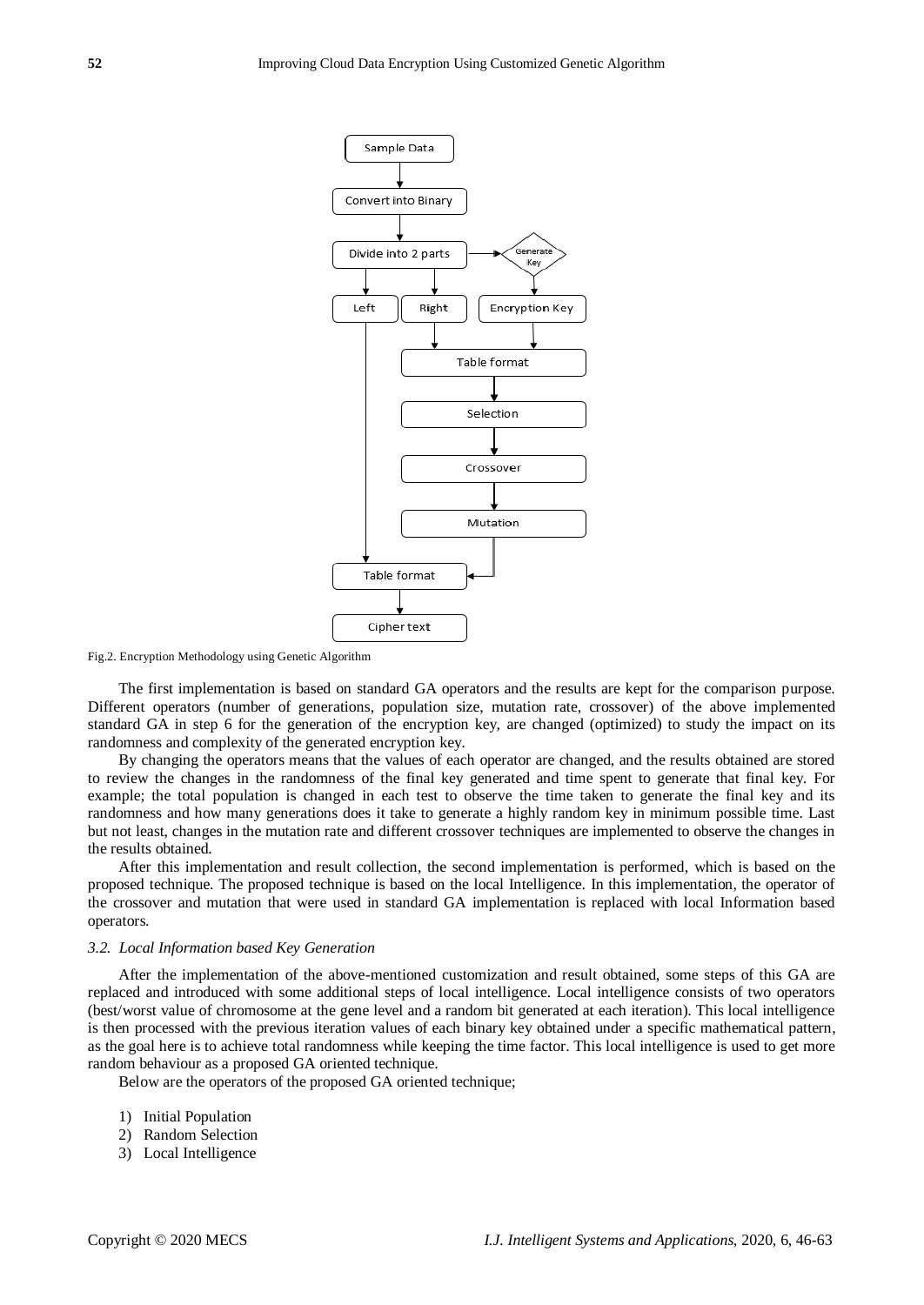- Best/worst or random value (depending upon the fitness function)
- Random bit

## 4) New Population

Above mentioned steps can be simplified as presented in figure 3;



Fig.3. Local Intelligence-based operators

The implementation of the above technique allows us to test and compare the results obtained with standard GA as well as its customized operators. This allows us to better understand the reasons to implement such a technique and its effectiveness.

Algorithm for local intelligence-based methodology can be seen below;

- 1) Initiate all the K population with binary random strings.
- 2) Initiate the velocity of each parent for the initiated population.
- 3) Compute fitness of every parent by the given fitness function.
- 4) Repeat until the result found or reached the number of iterations.
	- Select a parent at random.
	- Generate a random bit.
	- Multiply the random bit with each gene of the selected parent.
	- Update velocity of each gene as below;

$$
V_{im}(n) = V_{im}(n) + (\Phi + X_{im})
$$
\n<sup>(1)</sup>

In the above equation (1),  $V_{im}(n)$  is the velocity of the  $m^{th}$  gene of the  $i^{th}$  parent in the  $n^{th}$  iteration.  $X_{im}$  is the  $m<sup>th</sup>$  gene of the  $i<sup>th</sup>$  parent and  $\Phi$  is the random number in floating points.

- Convert each gene value into binary.
- Update population.

5) Stop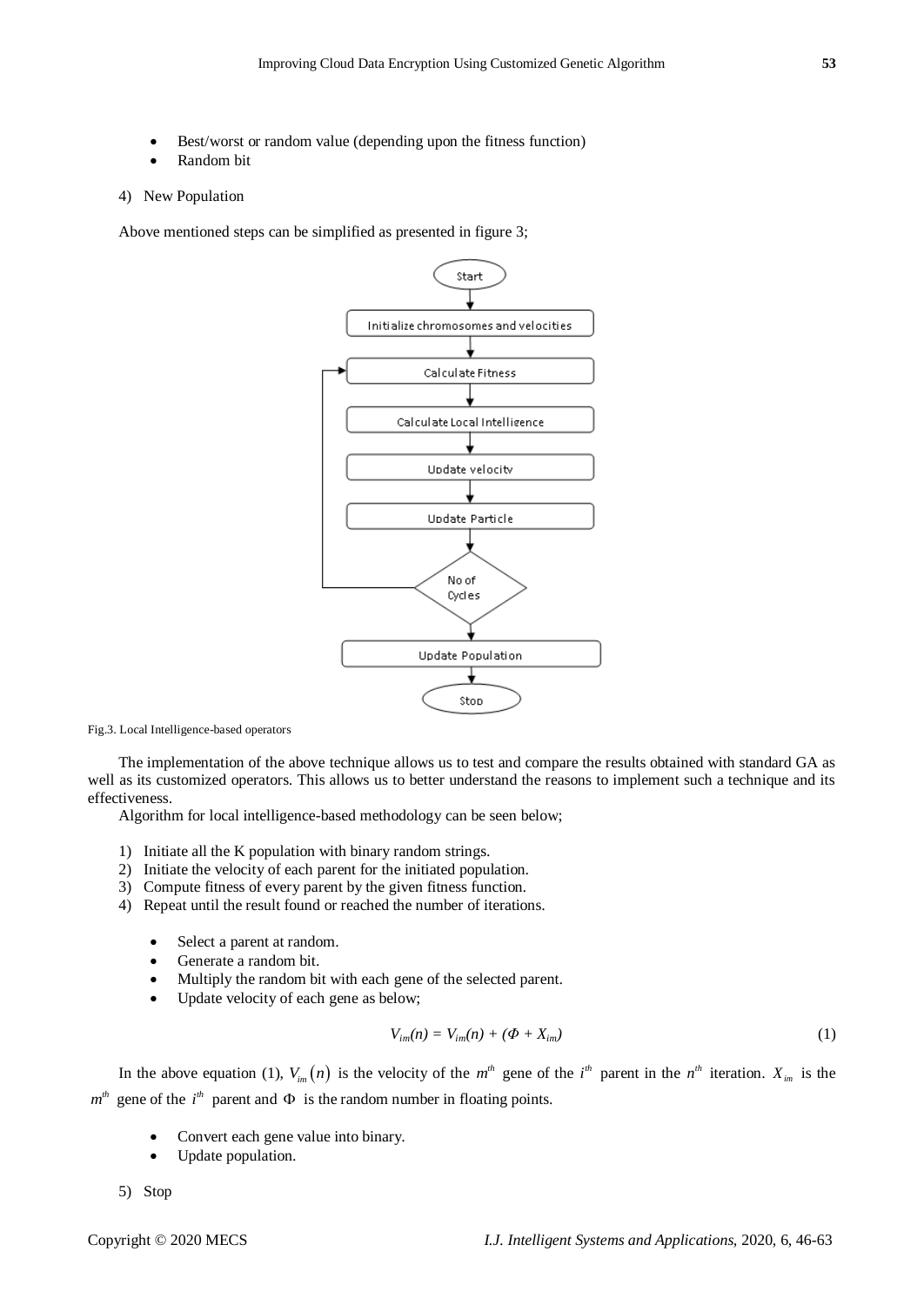A flow diagram of the above-mentioned methodology can be seen in figure 4;



Fig.4. Local Intelligence-based Algorithm

The local intelligence part promises to be faster as compared to the standard GA technique and reliable as much. The best / worst value step and random bit step fully overtake the crossover and mutation steps of standard GA therefore it promises as much randomness as well.

The new population generated after implementing local intelligence operators are evaluated under fitness function and it works just like GA to produce new generations with the benefit of being faster.

After the above implementation, the results are analyzed and compared for time and complexity.

# **4. Result and Discussion**

## *4.1. Implementation of Conventional Approach*

The following values/parameters are proposed for the testing of this algorithm.

- Key size: 64
- Number of generations: 500, 1,000, 2,000, 5,000, 10,000.
- Population Size: 32, 48, 64, 128
- Selection type: roulette-wheel, random
- Crossover type: random, one point, two-point
- Mutation rate: 0.001, 0.03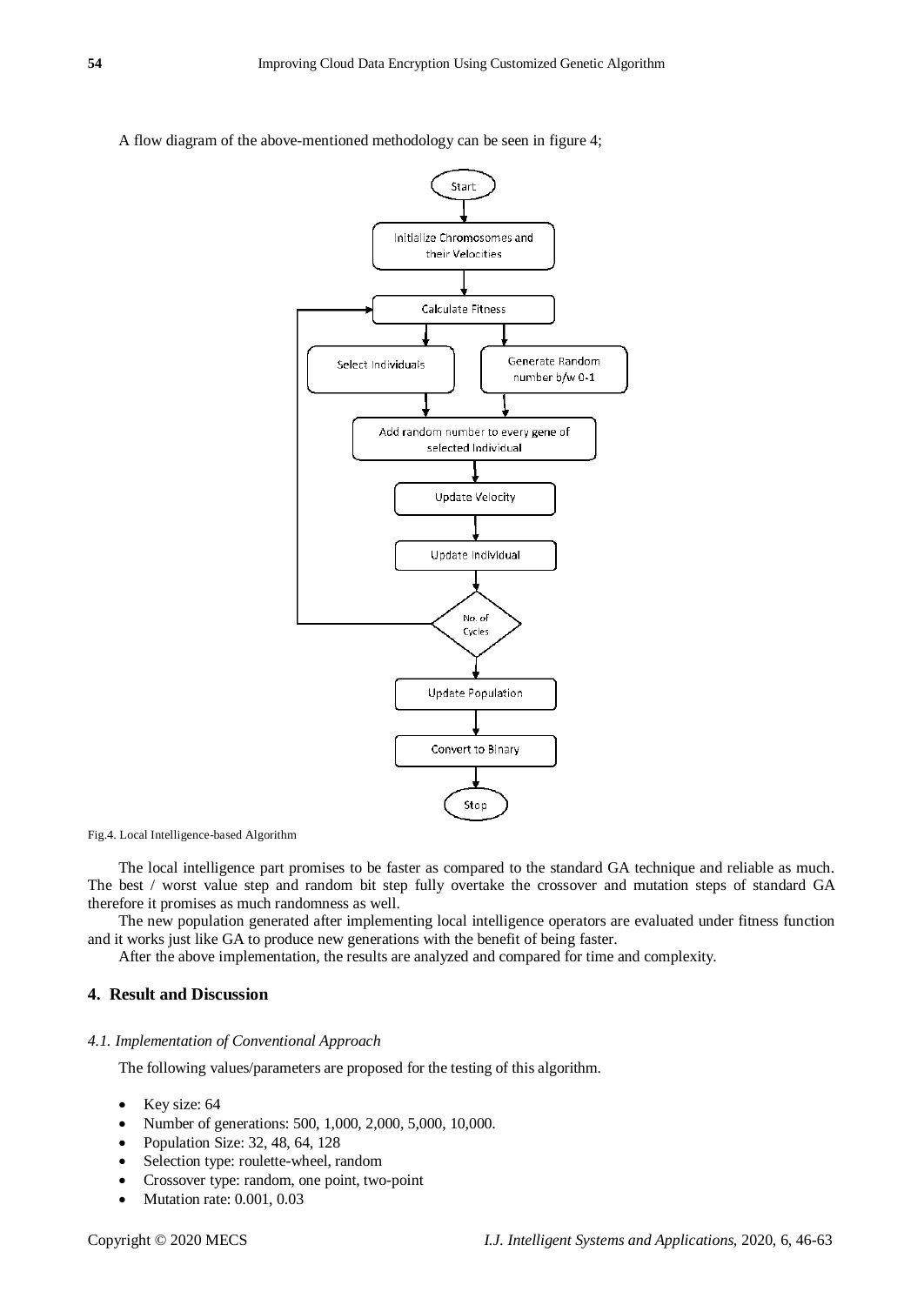The execution of this algorithm is done in java. Time varies from iteration to iteration, which depends on the load on processor and RAM used in each test, therefore, an average of values is taken for comparison.

Initially, when the lowest values are used with only 500 generations, 32 population size with 0.001 mutation rate, it quickly generates the final key in just a blink of an eye, but the randomness of the key is also compromised because of a very low number of generations. As the values of the GA operators are increased, time is taken to generate the final key also increases but it ensures high randomness in the final key. As this study is focused to find the threshold point of values to generate a highly random key in the lowest possible time, therefore, using a mixture of all the sample values of GA operators is necessary to cover all the points from minimum to maximum.

In the following study, it is observed that the time taken to generate the key with the lowest sample values of GA operators is 0.045 milliseconds and the time taken to generate the key with highest values of 64 Population and 10,000 Number of Generations only took 0.74 milliseconds which is still impressive. All the observed values in this test can be seen in the following tables.

Table 1. Standard Ga Implementation with Population '32'

|                       | Number of Generations<br>$G=1000$ $G=2000$ $G=5000$ $F=5000$<br>$G = 500$<br>$G=10000$ |  |  |  |  |  |
|-----------------------|----------------------------------------------------------------------------------------|--|--|--|--|--|
|                       |                                                                                        |  |  |  |  |  |
| Population $(P) = 32$ | 0.084<br>0.634<br>0.147<br>1.235<br>0.27                                               |  |  |  |  |  |

Results of Table 1 are generated with the initial population (P) of '32', the time is taken gradually increases with the number of generations (G). As this is the first observation, therefore the results cannot be compared to or analyzed as good or average.

Table 2. Standard GA Implementation with Population '48'

|                       |                                                      | Number of Generations |       |       |       |  |  |  |
|-----------------------|------------------------------------------------------|-----------------------|-------|-------|-------|--|--|--|
|                       | $G=1000$ $G=2000$ $G=5000$<br>$G = 500$<br>$G=10000$ |                       |       |       |       |  |  |  |
| Population $(P) = 48$ | 0.117                                                | 0.207                 | 0.389 | 0.934 | 1.835 |  |  |  |

In Table 2, the results generated are based on the initial population (P) of '48', as it can be observed that it takes about 40% more time to complete the same number of generations when running with '48' initial population as compared to the Table 1 with '32' initial population.

Table 3. Standard GA Implementation with Population '64'

|                       |                                                      | Number of Generations |       |       |       |  |  |  |
|-----------------------|------------------------------------------------------|-----------------------|-------|-------|-------|--|--|--|
|                       | $G=1000$ $G=2000$ $G=5000$<br>$G = 500$<br>$G=10000$ |                       |       |       |       |  |  |  |
| Population $(P) = 64$ | 0.147                                                | 0.269                 | 0.513 | 1.239 | 2.427 |  |  |  |

The values in Table 3 are a result of implementing the initial population (P) of '64', as it can be observed that the time increase is significant for the initial value of generations (G) '500'. But it is certainly less significant of about 25% as compared to 40% in Table 2.

Table 4. Standard GA Implementation with Population '128'

|                        | Number of Generations<br>$G=1000$ $G=2000$ $G=5000$ I<br>$G = 500$<br>$G=10000$ |  |  |  |  |  |
|------------------------|---------------------------------------------------------------------------------|--|--|--|--|--|
|                        |                                                                                 |  |  |  |  |  |
| Population (P) = $128$ | 0.998<br>0.524<br>2.479<br>4.891                                                |  |  |  |  |  |

As we proceed further with the initial population (P) of '128' in Table 4, the population size is doubled as compared to population '64' in Table 3, but we also observe that the time taken has been significantly increased from about 75% if Table 1 with population size '32' and Table 3 with population size '64' are compared, which is also double the population size. The time is increasing from 75% to about 90%.

## *4.2. Implementation of Local Information Approach*

When the above implementation is complete and the results are gathered, the parameters are changed and the local intelligence factors are applied instead of crossover and mutation operators of the standard GA to observe the changes in the time taken for the algorithm to run and the randomness of the generated encryption keys. The following are the values/ parameters of the customized algorithm based on local intelligence.

- Key size: 64
- Number of generations: 500, 1,000, 2,000, 5,000, 10,000.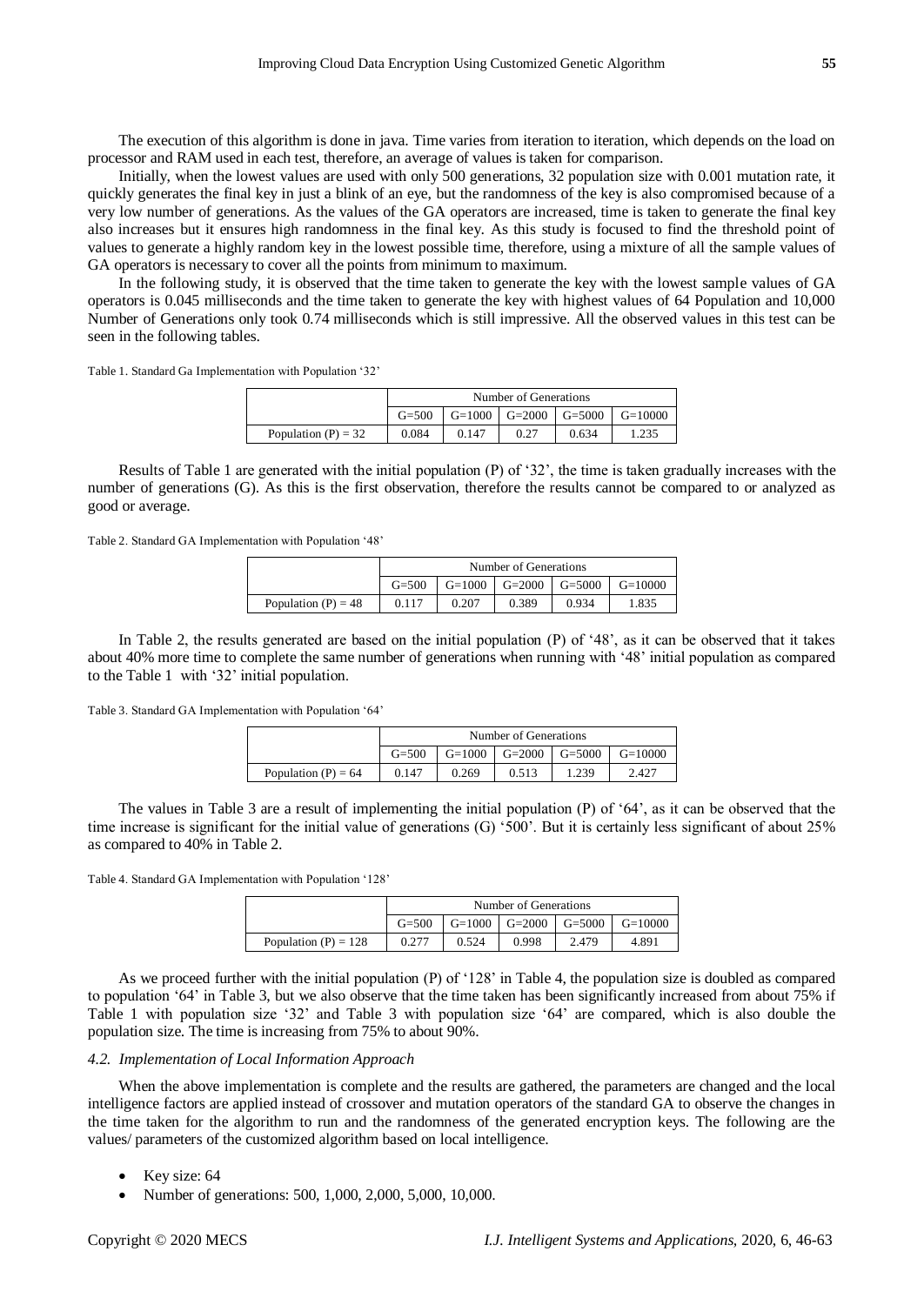- Population Size:  $32, 48, 64, 128$
- Selection type: roulette-wheel, random
- Local Intelligence Chromosome value: Best value
- Local Intelligence Bit type: Random Bit

Other computer machine parameters are the same as were with conventional GA implementation, the coding and execution of the above mentioned can also be observed in Appendix 1. The difference in the generated results can be seen in the following Figure 5;

| <b>ED C:\Windows\system32\cmd.exe</b>                                                       |  |  |                                                                                                        |
|---------------------------------------------------------------------------------------------|--|--|--------------------------------------------------------------------------------------------------------|
| Key Size: 64<br>Population Size: 32<br>Number of Generations: 500<br>Time taken: 0.0452014  |  |  | D:\Thesis\Thesis Work\work done\GA Implementation\Java with Local Intelligence>java GAwithoutKey       |
|                                                                                             |  |  | D:\Thesis\Thesis Work\work done\GA Implementation\Java with Local Intelligence>javac GAwithoutKey.java |
| Key Size: 64<br>Population Size: 32<br>Number of Generations: 1000<br>Time taken: 0.0573017 |  |  | D:\Thesis\Thesis Work\work done\GA Implementation\Java with Local Intelligence>iava GAwithoutKev       |
|                                                                                             |  |  | D:\Thesis\Thesis Work\work done\GA Implementation\Java with Local Intelligence>javac GAwithoutKey,java |
| Key Size: 64<br>Population Size: 32<br>Number of Generations: 2000<br>Time taken: 0.0733431 |  |  | D:\Thesis\Thesis Work\work done\GA Implementation\Java with Local Intelligence>java GAwithoutKey       |
|                                                                                             |  |  | D:\Thesis\Thesis Work\work done\GA Implementation\Java with Local Intelligence>javac GAwithoutKey.java |
| Key Size: 64<br>Population Size: 32<br>Number of Generations: 5000<br>Time taken: 0.0916533 |  |  | D:\Thesis\Thesis Work\work done\GA Implementation\Java with Local Intelligence>java GAwithoutKey       |

Fig.5. Local Information with Population '32'

### Above values can be observed in Table 5

Table 5. Local Information Implementation with Population '32'

|                       |                                                              | Number of Generations |  |  |  |  |  |
|-----------------------|--------------------------------------------------------------|-----------------------|--|--|--|--|--|
|                       | $G=2000$<br>$G=1000$<br>$G = 5000$<br>$G = 500$<br>$G=10000$ |                       |  |  |  |  |  |
| Population $(P) = 32$ | 0.0573<br>0.045<br>0.0733<br>0.092<br>0.15                   |                       |  |  |  |  |  |

The values in Table 5 are the result of the initial population (P) of '32' with a gradual increase in the number of generations from '500' to '10,000'. As it can be seen that the initial value of time is just '0.045ms' which is almost half the time taken to complete '500' generations as compared to the conventional approach (Table 1) with the same parameters, thus the initial observation shows that the customized approach is more than twice as fast with '500' cycles in Table 5 as compared to Table 1.

Now let's calculate the executed time with the population size '48'.The results can be organized in the form of the following table.

Table 6. Local Information Implementation with Population '48'

|                       |                                                                | Number of Generations |  |  |  |  |  |  |  |
|-----------------------|----------------------------------------------------------------|-----------------------|--|--|--|--|--|--|--|
|                       | $G=1000$ $G=2000$<br>$\Gamma$ G=5000<br>$G = 500$<br>$G=10000$ |                       |  |  |  |  |  |  |  |
| Population $(P) = 48$ | 0.072<br>0.104<br>0.181<br>0.42<br>0.057                       |                       |  |  |  |  |  |  |  |

In Table 6, the increase in time taken to complete '500' generations with '48' population is '0.057', which is an increase of around 26% time as compared to Table 5. It is a considerable improvement of 14% less time as compared to the difference between Table 2 and Table 1. It can also be observed that Table 6 approach with '500' cycles is more than 100% faster as compared to the approach in Table 2.

Let's move forward with the population '64' and observe the executed time.

Table 7. Local Information Implementation with Population '64'

|                       | Number of Generations                                        |  |  |  |  |  |  |
|-----------------------|--------------------------------------------------------------|--|--|--|--|--|--|
|                       | $G=2000$<br>$G=1000$<br>$G = 5000$<br>$G = 500$<br>$G=10000$ |  |  |  |  |  |  |
| Population $(P) = 64$ | 0.097<br>0.322<br>0.072<br>0.153<br>0.74                     |  |  |  |  |  |  |

In Table 7, using the initial population of '64' takes '0.072' seconds to complete '500' iterations, which is also about 26% as compared to Table 6. It is also to be observed that the increase in time is very uniform as compared to the difference between Table 2 and Table 3 which provided 40% and 25% time difference respectively which is very irregular. The approach in Table 7 with '500' cycles also proves to be about 100% faster as compared to Table 3 with the same parameters.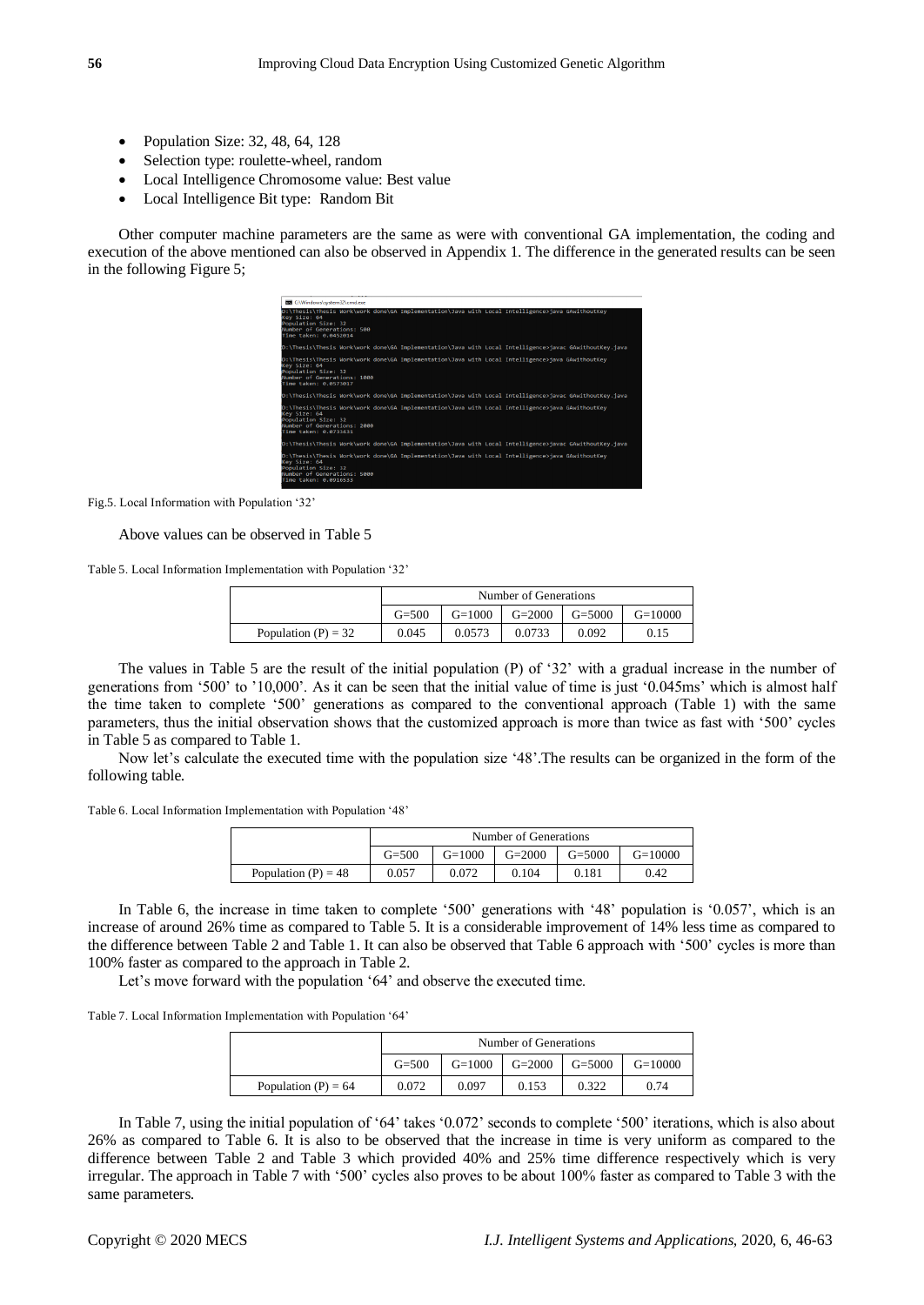Now let's try the population size '128' and see what difference does it make in regards to time executed.

Table 8. Local Information Implementation with Population '128'

|                        |                                                                |       | Number of Generations |       |  |  |  |  |
|------------------------|----------------------------------------------------------------|-------|-----------------------|-------|--|--|--|--|
|                        | $G = 2000$<br>$G=1000$<br>$G=10000$<br>$G = 500$<br>$G = 5000$ |       |                       |       |  |  |  |  |
| Population $(P) = 128$ | 0.137                                                          | 0.262 | 0.592                 | 1.012 |  |  |  |  |

In Table 8, the initial Population (P) is '128' with '500' generations, and time increase can be observed to be about 90%. The time increase is understandable because of the 100% increase in the initial population from '64' to '128'. But it is to be observed that the approach in Table 8 is twice as fast as compared to the approach in Table 4 with the same parameters.

## *4.3. Discussion*

When the standard algorithm was implemented by [15] it took 3.5760 milliseconds to generate the randomized key with the same values. The only major difference in these two studies is that of the customization of GA and its operators. The customization of GA operators alone can show to be effective but when coined with local intelligence it is observed that the best results can be obtained.

The time complexity and randomness by using customized GA is really impressive as compared to the standard GA implementation. Even if used on a low-end computer, it is effective because the time difference is marginal in the case of customized GA oriented technique. The implementation summary of the customized GA and its comparison with (Alkharji & Liu, 2017) is provided in Table 9;

Table 9. Running time of GA by (Alkharji & Liu, 2017)

|                 |        |           |          | Number of Generations |            |           |
|-----------------|--------|-----------|----------|-----------------------|------------|-----------|
|                 |        | $G = 500$ | $G=1000$ | $G=2000$              | $G = 5000$ | $G=10000$ |
|                 | $K=32$ | 0.1560    | 0.2030   | 0.3440                | 0.7500     | 1.4389    |
| Population Size | $K=48$ | 0.187     | 0.2960   | 0.5160                | 1.1720     | 2.3130    |
|                 | $K=64$ | 0.2500    | 0.4370   | 0.7650                | 1.8280     | 3.5760    |

It can be observed in Table 9 that the population size '32' takes '0.1560' seconds to complete '500' cycles which is the lowest time with minimum parameters, and it takes '3.5760' seconds to complete '10,000' cycles with '64' initial population size which is the highest time with maximum parameters provided. When it is calculated, we can find that the time difference from minimum parameter values to maximum parameter values is '3.42' seconds, which converts to about '22' times the initial time.

Table 10. Running time of Operator Customized Conventional GA

|                 |        |                                                                | Number of Generations |       |       |       |  |  |
|-----------------|--------|----------------------------------------------------------------|-----------------------|-------|-------|-------|--|--|
|                 |        | $G = 500$<br>$G=10000$<br>$G=1000$<br>$G = 2000$<br>$G = 5000$ |                       |       |       |       |  |  |
| Population Size | $K=32$ | 0.084                                                          | 0.147                 | 0.27  | 0.634 | 1.235 |  |  |
|                 | $K=48$ | 0.117                                                          | 0.207                 | 0.389 | 0.934 | 1.835 |  |  |
|                 | $K=64$ | 0.147                                                          | 0.269                 | 0.513 | 1.239 | 2.427 |  |  |

It can be observed in Table 10 that the population size '32' takes '0.084' seconds to complete '500' cycles which is the lowest time with minimum parameters, and it takes '2.427' seconds to complete '10,000' cycles with '64' initial population size which is the highest time with maximum parameters provided.

Table 11. Running time of Local Information based Approach

|                 |        |           |          | Number of Generations |            |           |
|-----------------|--------|-----------|----------|-----------------------|------------|-----------|
|                 |        | $G = 500$ | $G=1000$ | $G=2000$              | $G = 5000$ | $G=10000$ |
|                 | $K=32$ | 0.045     | 0.0573   | 0.0733                | 0.092      | 0.15      |
| Population Size | $K=48$ | 0.057     | 0.072    | 0.104                 | 0.181      | 0.42      |
|                 | $K=64$ | 0.072     | 0.097    | 0.153                 | 0.322      | 0.74      |

In Table 11, It can be observed that the population size '32' takes '0.045' seconds to complete '500' cycles which is the lowest time with minimum parameters, and it takes '0.74' seconds to complete '10,000' cycles with '64' initial population size which is the highest time with maximum parameters provided. When these values are compared with Table 9 and Table 10, we can easily observe that these values supersede greatly the time difference and time taken to complete any given number of cycles with any given population size.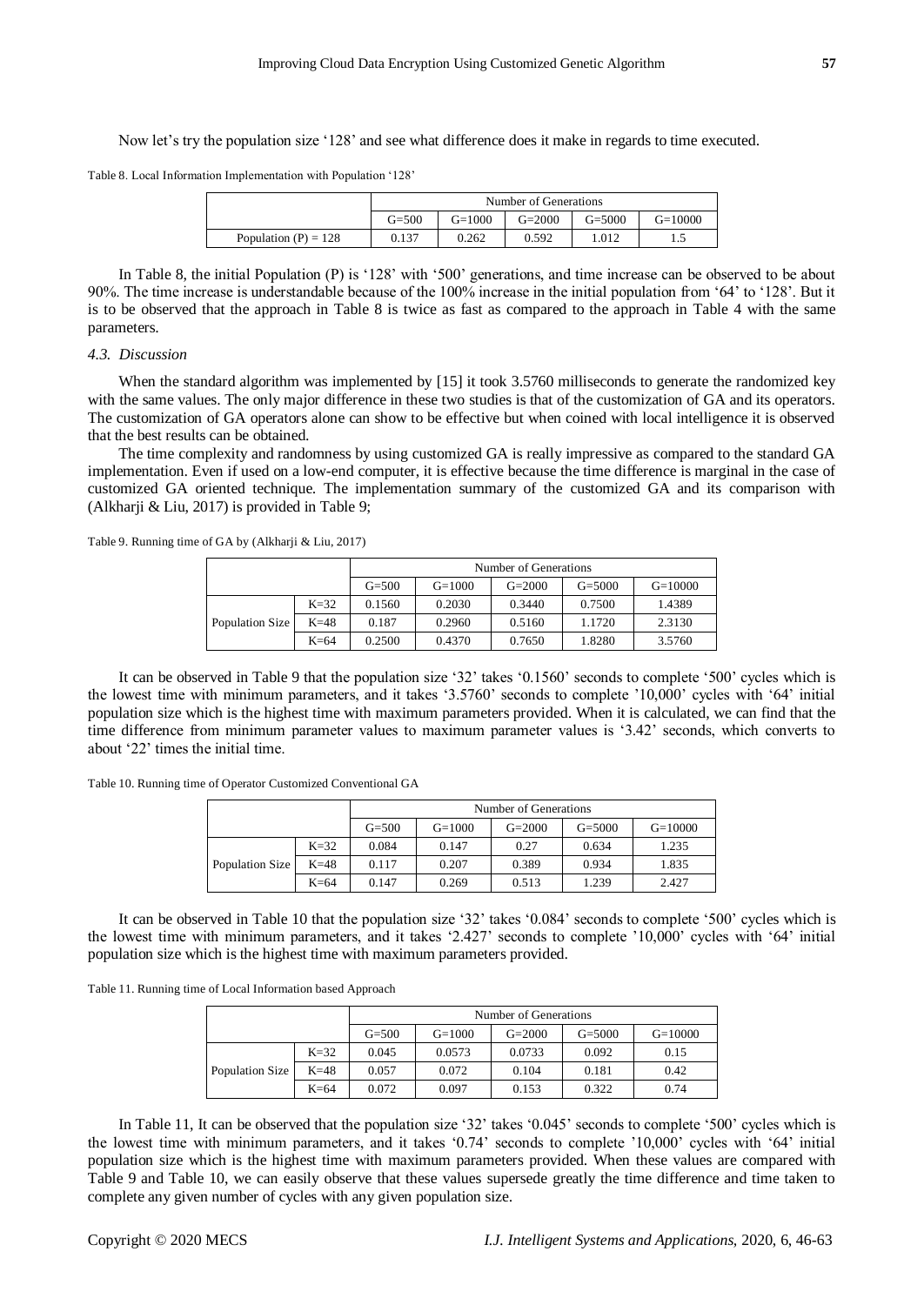#### *4.4. Time Complexity*

The time is taken to generate the final encryption key as can be observed below, increases as the number of generations and the population size increases, but it is still under a second. When the minimum values are used, the difference in time is negligible for different population sizes. As the number of generations increases, the time difference in different studied population sizes can be observed to increase rapidly.



Fig 6. Time Complexity of Local Information based Approach

Figure 6 shows that even after 10,000 generations and initial population size of 64, it still can generate the nonrepeating and highly random key in under a second and these are not even the threshold values because these are the highest values used in the study.

Therefore, even the highest values used in the study involving local intelligence-based implementation are sufficient enough to generate completely random and time-efficient keys as compared to the other implementations in the study.

#### *4.5. Degree of Randomness*

The degree of randomness is calculated to find the uniqueness and correlation of the final generated keys with previously generated final keys. In each test, it takes 10,000 iterations to complete and generate a final key and the value is converted into decimal and stored. Later on, all the stored values are compared and observed the correlation with all the other generated keys and to find any sequence to the generated key.

| 742 | 972 | 912 | 976 | 806 | 779 | 469 | 997  | 488 | 467 |
|-----|-----|-----|-----|-----|-----|-----|------|-----|-----|
| 671 | 326 | 903 | 186 | 809 | 901 | 114 | 179  | 94  | 215 |
| 992 | 801 | 859 | 855 | 195 | 841 | 451 | 785  | 684 | 207 |
| 542 | 332 | 191 | 597 | 247 | 301 | 931 | 539  | 551 | 753 |
| 225 | 90  | 228 | 190 | 668 | 624 | 786 | 425  | 754 | 725 |
| 694 | 401 | 481 | 212 | 394 | 810 | 678 | 364  | 459 | 279 |
| 795 | 357 | 781 | 115 | 996 | 890 | 126 | 275  | 563 | 293 |
| 174 | 626 | 143 | 333 | 675 | 534 | 595 | 1014 | 540 | 103 |

Table 12. Degree of Randomness for Customized Algorithm

Test results in Table 12 have been performed on a key length of 10 x 10 to keep it simple to observe the results but the actual key length size is 64 x 64 and it will be even less susceptible to be cracked because it has been found in the sample key length of 10 x 10, that the final keys generated are random and unique. The correlation of the final key is '0' with every previously generated key. This means that every final key recorded is uniquely different than any other keys already generated and there is no sequence to these generated keys and can be seen in Table 12.

## **5. Conclusion and Future Recommendations**

The implementation of the conventional technique of GA is very effective with respect to time, complexity, and randomness that compared to other encryption techniques [15] as mentioned in table 9. When the operators of this conventional technique are customized, it can produce impressive improvements concerning time, which can be observed from table 1 to table 4. The difference in both operator's customized GA implementation and the conventional GA implementation can be observed that we compared to table 9 with table 10.

It can be observed in table 9 that it can take up to '0.1560 ms' to complete '500' generations with '32' initial population but table 10 showed that with the same parameter values, it takes only '0.084 ms' to complete. The improvement in time is more than 80% for the initial parameter values implemented with operator customized GA. For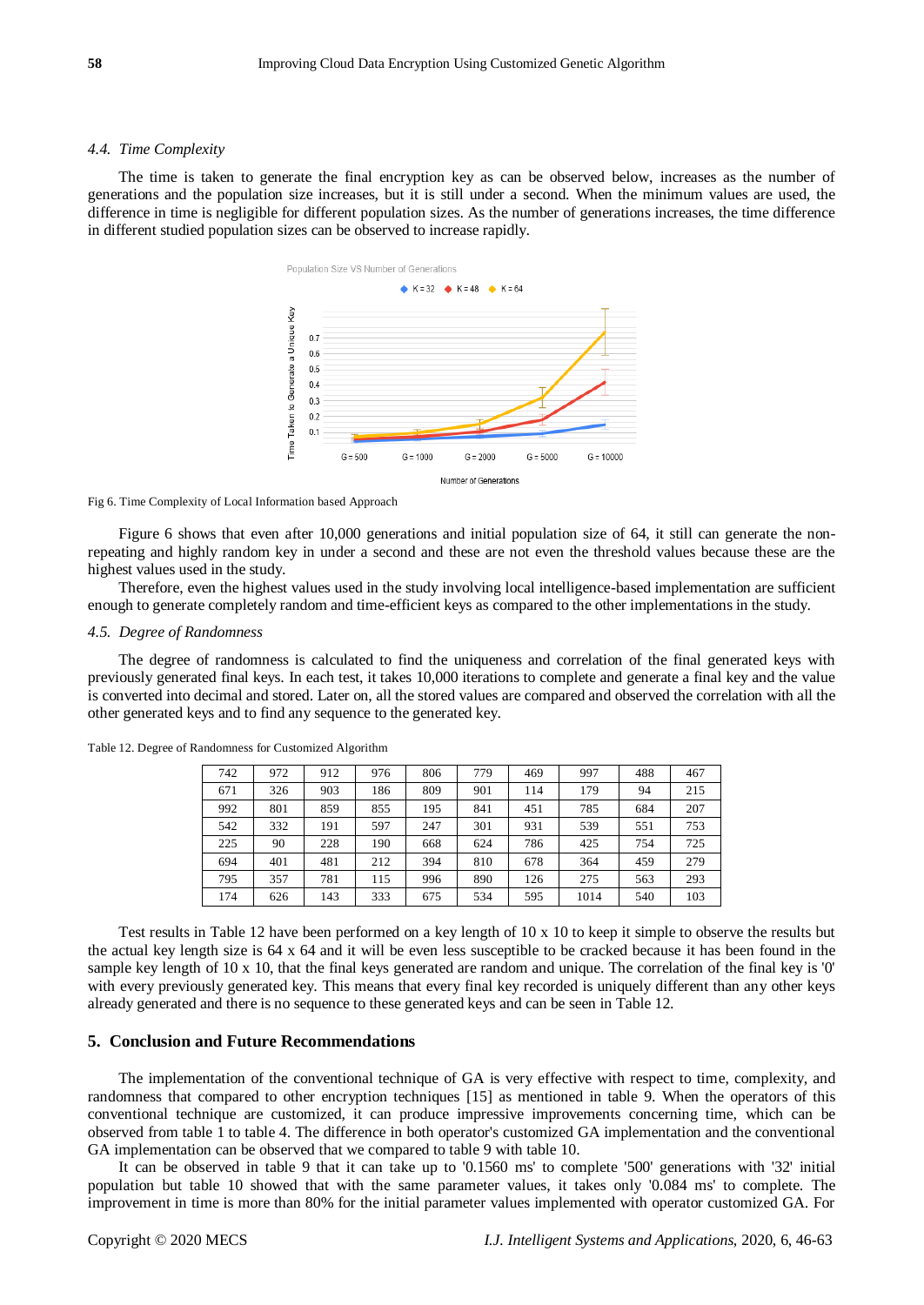the highest parameter values, it can be observed that in table 9 the conventional GA takes '3.576 ms' to complete '10,000' generations with '64' initial population. Now , table 10 shows that with the same parameters of the initial population of '64' and '10,000' generations, it only takes '2.427 ms' which is more than 30% time improvement as compared to the conventional implementation. The above comparison is only for the conventional GA and its improvement by customizing its operators. Now let's observe the results with local intelligence-based Implementation. In table 11 the implementation shows that the minimum parameters of the initial population of '32' with generation '500' result take '0.045 ms', which is almost half the time taken as compared to the operator customized GA or improved GA implementation in table 10. The highest values of the initial population of '64' with generation '10,000' takes '0.74 ms' which is more than 200% time improvement as compared to the improved GA implementation table 10. That means the local information-based approach proves to be 2 times faster as compared to the conventional GA approach.

After observing the above comparisons, we can conclude that every result with local intelligence-based implementation is improved and better concerning time as compared to all the previous implementations.

Using the genetic algorithm for generating a random encryption key has been very effective for the past decade but the full potential in this regard has not been reached. This study provides insights on how to customize this algorithm for gaining maximum potential and best results in the sense of randomness concerning time. It has proven to be very effective to customize this algorithm to get the best results out of this algorithm.

This algorithm has a lot of potential for use in the encryption systems. Many have done some exceptional work in implementing a genetic algorithm in different encryption schemes in the last decade and it shows very good results as it is. But, as the volume of data has also been increased and is increasing because of the advent of cloud storage, therefore; there the work must be done to increase its efficiency in any or all regards of time, complexity or randomness, etc. The one implementation that was focused in this research is to improve its performance with respect to time without affecting the randomness. Some more studies are also needed to increase the randomness even more or increase the complexity of this algorithm. So, much work can be done to further improve this algorithm and use it with any encryption schemes.

# **Appendix A**

| public static final int size $= 32$ ;                         |  |  |  |  |  |  |  |
|---------------------------------------------------------------|--|--|--|--|--|--|--|
| public static final int keySize = $64$ ;                      |  |  |  |  |  |  |  |
| public static final int loopSize = $500$ ;                    |  |  |  |  |  |  |  |
| public static boolean check $=$ true;                         |  |  |  |  |  |  |  |
| public static Individual[] indv;                              |  |  |  |  |  |  |  |
| public static tempIndividual[] previousIndv;                  |  |  |  |  |  |  |  |
| public static tempIndividual[] tempIndv;                      |  |  |  |  |  |  |  |
| public static Population myPop;                               |  |  |  |  |  |  |  |
| public static Individual indvidual;                           |  |  |  |  |  |  |  |
| public static int[] randInt = new int[5];                     |  |  |  |  |  |  |  |
| private byte[] genes = new byte[size];                        |  |  |  |  |  |  |  |
| public static void main(String[] args) {<br>//=============== |  |  |  |  |  |  |  |
| //Calculate start time of the loop                            |  |  |  |  |  |  |  |
| long startTime = $System.name$ ;                              |  |  |  |  |  |  |  |
|                                                               |  |  |  |  |  |  |  |
| $myPop = new Population(size);$                               |  |  |  |  |  |  |  |
| $indv = new Individual[size];$                                |  |  |  |  |  |  |  |
| $previously = new templndividual[size];$                      |  |  |  |  |  |  |  |
| $tempIndv = new templndividual[size];$                        |  |  |  |  |  |  |  |
| for(int $j = 0$ ; $j <$ size; $j++)$                          |  |  |  |  |  |  |  |
| ł                                                             |  |  |  |  |  |  |  |
| Individual in $=$ new Individual();                           |  |  |  |  |  |  |  |
| in.generateIndividual();                                      |  |  |  |  |  |  |  |
| $indv[j] = in;$                                               |  |  |  |  |  |  |  |
|                                                               |  |  |  |  |  |  |  |
| for(int $k = 0; k < 2; k++)$                                  |  |  |  |  |  |  |  |
| ₹                                                             |  |  |  |  |  |  |  |
| randInt $[k] = 222$ ;                                         |  |  |  |  |  |  |  |
| ł                                                             |  |  |  |  |  |  |  |
| saveTempIndv();                                               |  |  |  |  |  |  |  |
| for (int $i = 0$ ; $i <$ loopSize; $i++$ )                    |  |  |  |  |  |  |  |
| ₹                                                             |  |  |  |  |  |  |  |
| if(check)                                                     |  |  |  |  |  |  |  |
|                                                               |  |  |  |  |  |  |  |
| updateVelocity3();                                            |  |  |  |  |  |  |  |
| $previousIndv = myPop.$ tempIndv;                             |  |  |  |  |  |  |  |
| ł                                                             |  |  |  |  |  |  |  |

else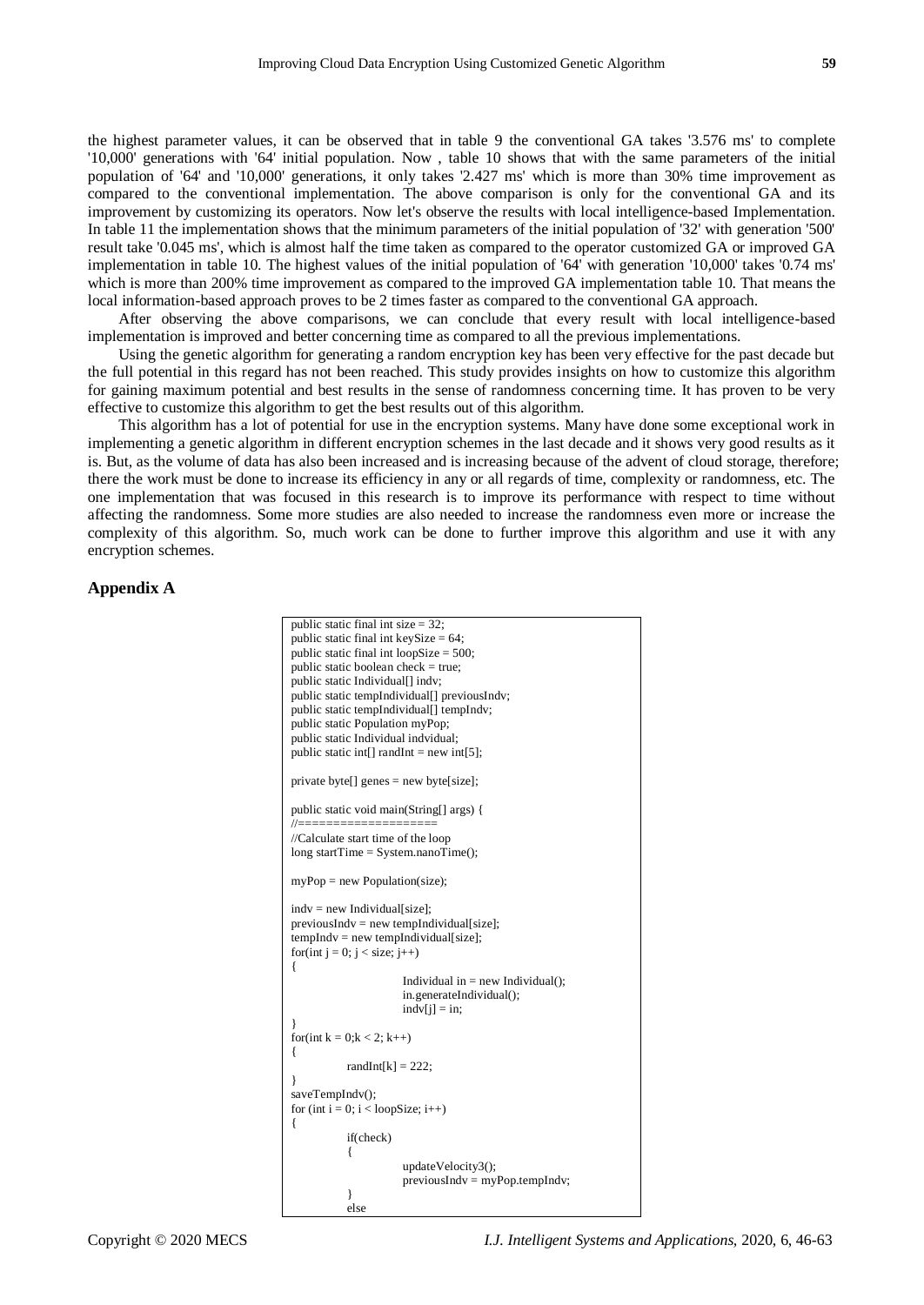

## **Appendix B**

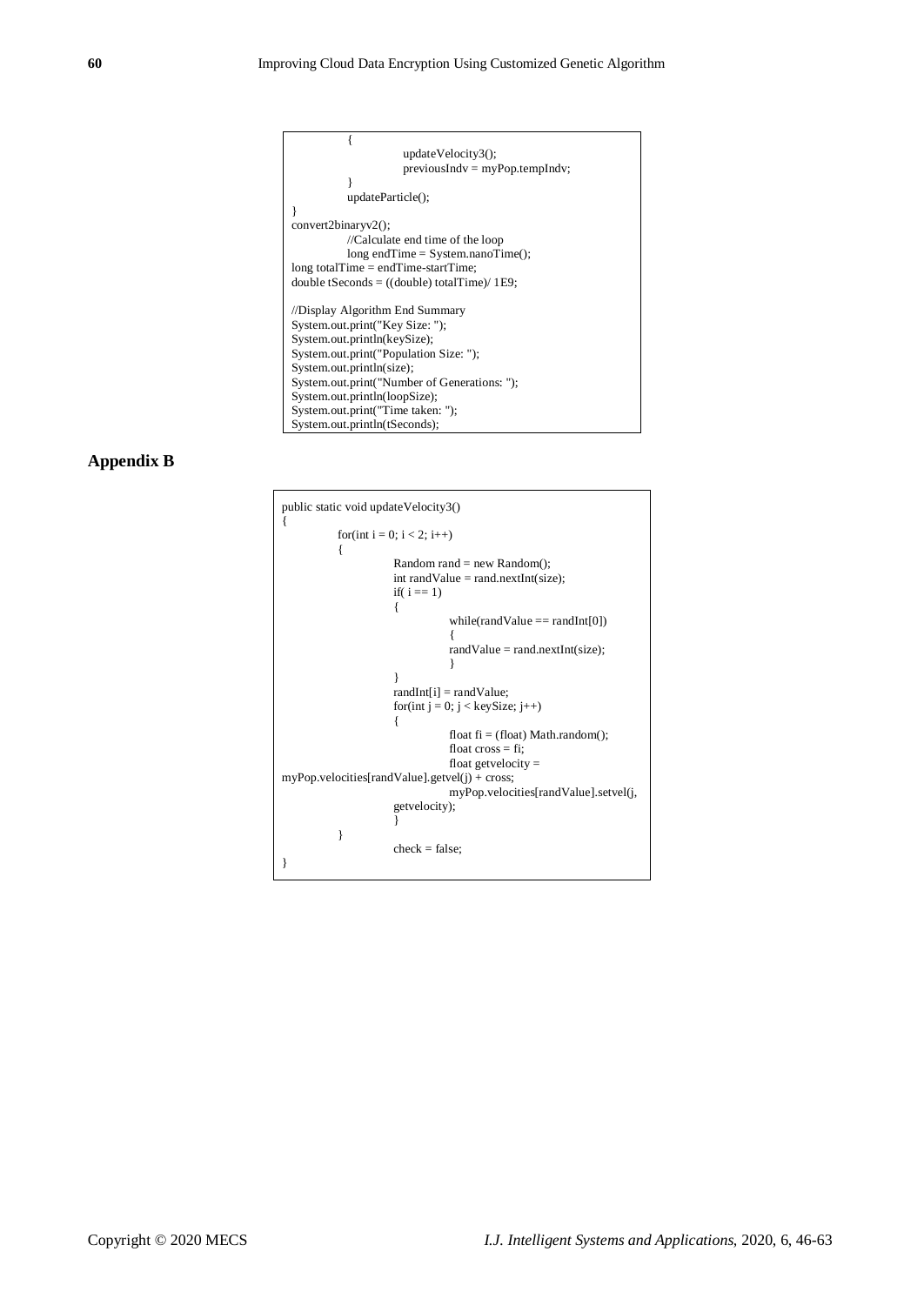# **Appendix C**



## **References**

- [1] Remzi G., Mevlüt E. (2020). A New Hybrid Encryption Approach for Secure Communication: GenComPass. International Journal of Computer Network and Information Security (IJCNIS), Vol.12, No.4, pp.1-10, DOI: 10.5815/ijcnis.2020.04.01
- [2] Amin R., Hamed N., Mohammad J. A. (2020). Reducing Energy Consumption in Wireless Sensor Networks Using a Routing Protocol Based on Multi-level Clustering and Genetic Algorithm. International Journal of Wireless and Microwave Technologies (IJWMT), Vol.10, No.3, pp. 1-16. DOI: 10.5815/ijwmt.2020.03.01
- [3] Pavan S. D. N., Narayan H., Rajashree S., Shankru G., Umadevi V. (2020). Ferrer diagram based partitioning technique to decision tree using genetic algorithm. International Journal of Mathematical Sciences and Computing (IJMSC), Vol.6, No.1, pp.25-32, DOI: 10.5815/ijmsc.2020.01.03
- [4] Abdallah, A. M., Ibrahim M. M. (2019). Text Encryption Using Genetic Algorithm. International Journal of Computer Science and Network (IJCSN), 8(1), 36-39.
- [5] Agbedemnab, P. A., Baagyere, E. Y. & Daabo, M. I. (2019). A Novel Text Encryption and Decryption Scheme using the Genetic Algorithm and Residual Numbers. Proceedings of 4th International Conference on the Internet, Cyber Security and Information Systems (ICICIS), 12, 20-31.
- [6] Mehdi J. M., Safaa S. M., Esraa Y. T. (2019). Intelligent Control for a Swarm of Two Wheel Mobile Robot with Presence of External Disturbance. International Journal of Modern Education and Computer Science (IJMECS), Vol.11, No.11, pp. 7-12, DOI: 10.5815/ijmecs.2019.11.02
- [7] Ramli, S. N., Chuah, C. W., Foozy, C. F. (2019). Enhancing the Randomness of Symmetric Key Using Genetic Algorithm. International Journal of Innovative Technology and Exploring Engineering (IJITEE), 8(8S), 327-330.
- [8] Mittal, A., Gupta, R. K. (2019). Encryption and Decryption of a Message Involving Genetic Algorithm. International Journal of Engineering and Advanced Technology (IJEAT), 9(2), 2249 – 8958.
- [9] Rodríguez, J., Corredor, B. & Suárez, C. (2019). Genetic Operators Applied to Symmetric Cryptography. International Journal of Interactive Multimedia and Artificial Intelligence (IJIMAI). IP. 1. 10.9781/ijimai.2019.07.006.
- [10] Ding, Y., Wang, A., & Yiu, S. (2019). An Intelligent Multiple Sieve Method Based on Genetic Algorithm and Correlation Power Analysis. IACR Cryptology ePrint Archive, 2019, 189.
- [11] Ferdush, J., Mondol, G., Prapti, A. P., Begum, M., Sheikh, M. N. A., & Galib, S. M. (2019). An enhanced image encryption technique combining genetic algorithm and particle swarm optimization with chaotic function. International Journal of Computers and Applications. doi:10.1080/1206212X.2019.1662170.
- [12] Malik, A. (2019). A Study of Genetic Algorithmand Crossover Techniques. International Journal of Computer Science and Mobile Computing (IJCSMC), 8(3), 335-344.
- [13] Nazeer, M. I., Mallah, G. A., & Shaikh, N. A. (2018). Implication of Genetic Algorithm in Cryptography to Enhance Security. International Journal of Advanced Computer Science and Applications (IJACSA), 9(6), 375-379.
- [14] Hamdy M. M. (2019). Bat-Genetic Encryption Technique. International Journal of Intelligent Systems and Applications (IJISA), Vol.11, No.11, pp.1-15, DOI: 10.5815/ijisa.2019.11.01
- [15] Alkharji, M., Al Hammoshi, M., Hu, C., & Liu, H. (2017). Genetic Algorithm based key Generation for Fully Homomorphic Encryption. In Proceedings of 16th Annual Security Conference.
- [16] Dubey S., Jhaggar R., Verma, R. & Gaur D. (2017). Encryption and Decryption of Data by Genetic Algorithm. International Journal of Scientific Research in Computer Science and Engineering (IJSRCSE), 5(3), 47-52.
- [17] Saini, N. (2017). Review of Selection Methods in Genetic Algorithms. International Journal Of Engineering And Computer Science (IJECS), 6(12), 22261-22263.
- [18] Alkharji, M., Liu, H., & Washington, C. U. A. (2016). Homomorphic Encryption Algorithms and Schemes for Secure Computations in the Cloud. In Proceedings of 2016 International Conference on Secure Computing and Technology.
- [19] Gavinho Filho, J., Silva, G. P., & Miceli, C. (2016). A public key compression method for Fully Homomorphic Encryption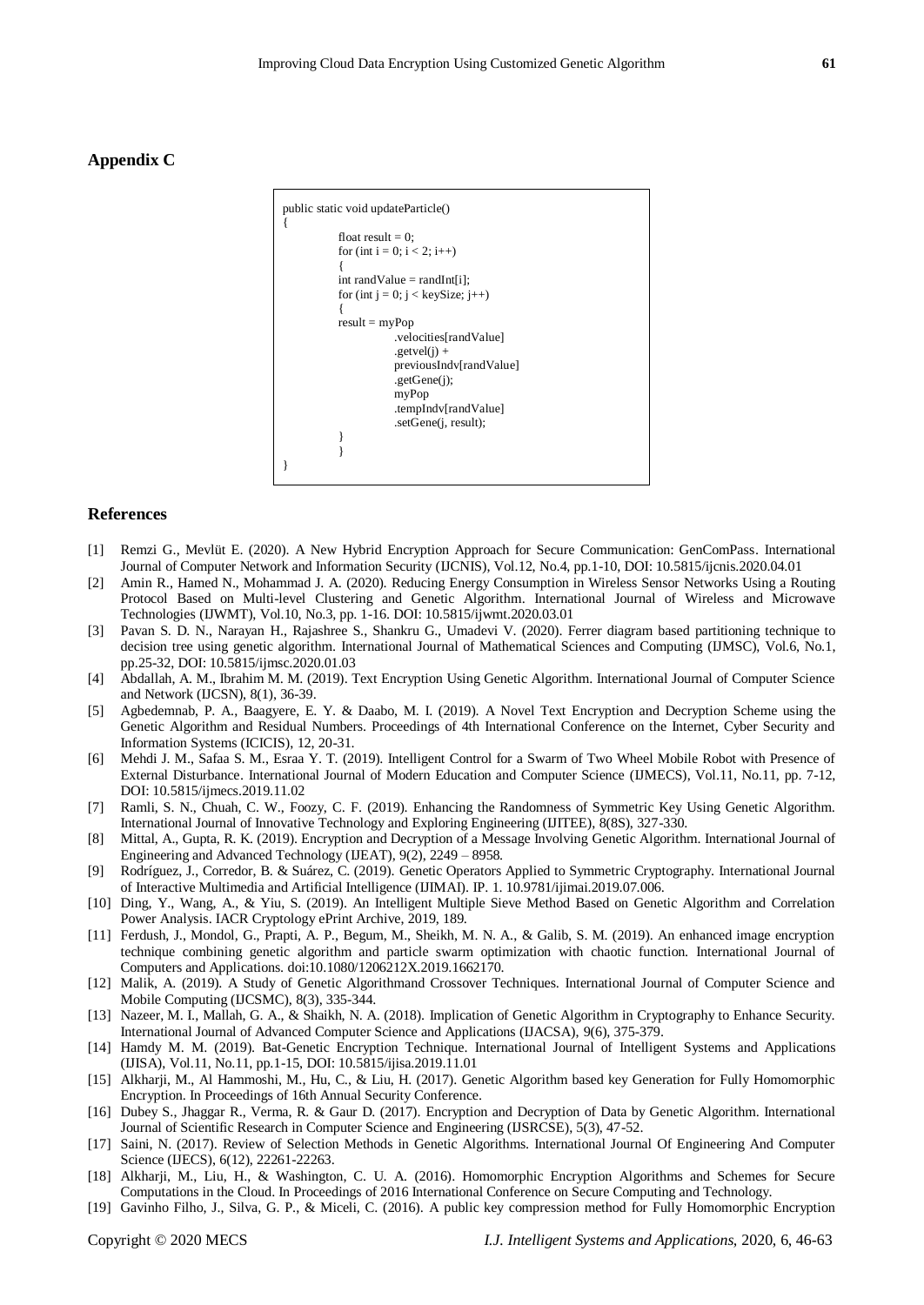using Genetic Algorithms. 19th International Conference on Information Fusion (FUSION), 1991-1998.

- [20] Gjøsteen, K., & Strand, M. (2016). Can there be efficient and natural FHE schemes. IACR Cryptology ePrint Archive, 2016, 105.
- [21] Chowdhury, S., Das, S. K., & Das, A. (2015). Application of Genetic Algorithm in Communication Network Security. International Journal of Innovative Research in Computer and Communication Engineering, 3(1), 274-280.
- [22] Jawaid, S., Saiyeda, A., & Suroor, N. (2015). Selection of Fittest Key Using Genetic Algorithm and Autocorrelation in Cryptography. Journal of Computer Sciences and Applications, 3(2), 46-51.
- [23] Jhingran, R., Thada, V., & Dhaka, S. (2015). A Study on Cryptography using Genetic Algorithm. International Journal of Computer Applications. 118, 10-14, doi:10.5120/20860-3559.
- [24] Dutta, S., Das, T., Jash, S., Patra, D., & Paul, P. (2014). A Cryptography Algorithm Using the Operations of Genetic Algorithm & Pseudo Random Sequence Generating Functions. International Journal of Advances in Computer Science and Technology (IJACST), 3, 325-330.
- [25] Hassan, A. S. O., Shalash, A. F. & Saudy, N. F. (2014). Modifications on RSA Cryptosystem Using Genetic Optimization. International Journal of Research and Reviews in Applied Sciences (IJRRAS), 19(2), 150-155.
- [26] Jawaid, S., & Jamal, A. (2014). Generating the Best Fit Key in Cryptography using Genetic Algorithm. International Journal of Computer Applications (IJCA), 98, 0975 – 8887. doi:10.5120/17301-7767
- [27] Naik, P. G., & Naik G. R. (2014). Asymmetric Key Encryption using Genetic Algorithm. International Journal of Latest Trends in Engineering and Technology (IJLTET), 3, doi:10.13140/2.1.3621.0889
- [28] Sindhuja, K., & Pramela, D. S. (2014). A Symmetric Key Encryption Technique Using Genetic Algorithm. International Journal of Computer Science and Information Technologies (IJCSIT), 5 (1), 414-416, ISSN: 0975-9646.
- [29] Mishra, S., & Bali, S. (2013). Public Key Cryptography Using Genetic Algorithm. International Journal of Recent Technology and Engineering (IJRTE), 2, 150-54.
- [30] Soni, A., & Agrawal, S. (2013). Key Generation Using Genetic Algorithm for Image Encryption. International Journal of Computer Science and Mobile Computing (IJCSMC), 2, 376 – 383.
- [31] Almarimi, A., KUMAR, A., ALMERHAG, I., & ELZOGHBI, N. (2012). A new approach for data encryption using genetic algorithms. Adv Intell Syst Comput, 167, 783-791.
- [32] Sandeep, B., & Sriyankar, A. (2011). Image cryptography: The genetic algorithm approach. International Conference on Computer Science and Automation Engineering, Shanghai, 223-227. doi:10.1109/CSAE.2011.5952458
- [33] Gentry, C., & Boneh, D. (2009). A fully homomorphic encryption scheme 20(09). Stanford: Stanford University.
- [34] Gentry, C. (2009b). Fully homomorphic encryption using ideal lattices. Proceedings of the forty-first annual ACM symposium on Theory of computing Bethesda, USA, 169–178. doi:10.1145/1536414.1536440
- [35] Tragha A., Omary F., Mouloudi A., (2006). ICIGA: Improved Cryptography Inspired by Genetic Algorithms. Proceedings of the International Conference on Hybrid Information Technology (ICHIT'06), 335-341.
- [36] Tragha, F. Omary, A. Kriouile, (2005). Genetic Algorithms Inspired Cryptography. Association for the Advancement of Modelling & Simulation Techniques in Entreprises A.M.S.E, Series D: Computer Science and Statistics, November 2005
- [37] Gong, M., & Yang, Y. (2004). Quadtree-based genetic algorithm and its applications to computer vision. Pattern Recognition, 37, 1723-1733.
- [38] Westlund, H. B. (2002). NIST reports measurable success of Advanced Encryption Standard. Journal of Research of the National Institute of Standards and Technology.
- [39] Mitchell, M. (1996). An Introduction to Genetic Algorithms. Cambridge, MA: MIT Press. ISBN 9780585030944.
- [40] Rivest, R. L., Adleman, L. & Dertouzos, M. L. (1978). On Data Banks and Privacy Homomorphisms. Foundations of Secure Computation, Academia Press, 169-179.
- [41] Rivest R. L., Shamir A., and Adleman L., (1978). A method for obtaining digital signatures and public key cryptosystems, Communications of the ACM, 21(2), 120-126. doi:10.1145/357980.358017.
- [42] National Bureau Standards, (1977) Data Encryption Standard (DES). FIPS Publication 46.
- [43] Diffie, W., Hellman, M. (1976). Multi-user cryptographic techniques. AFIPS Proceedings. 45: 109–112.

## **Authors' Profiles**



**Muhammad Junaid Arshad** is a student of MS in computer science at the Virtual University of Pakistan. He completed BS in computer science in 2015 from Virtual University of Pakistan. He is presently working as a Book Bank Manager in Scarsdale International School where he is working on Digitalizing and Managing the Library books database. He also occasionally works on different android projects. His working area of interest is Artificial Intelligence, Cryptography and Mobile Computing.



**Dr. Muhammad Umair** has teaching and industrial experience of more than 10 years. He has joined the University of Central Punjab, Lahore, Pakistan in August 2014. He is currently serving as Assistant Professor along with an additional charge of Director Graduate Program at Faculty of Information Technology. His research interest includes applications of computational intelligence methods in the areas of image processing, data sciences and cryptography.